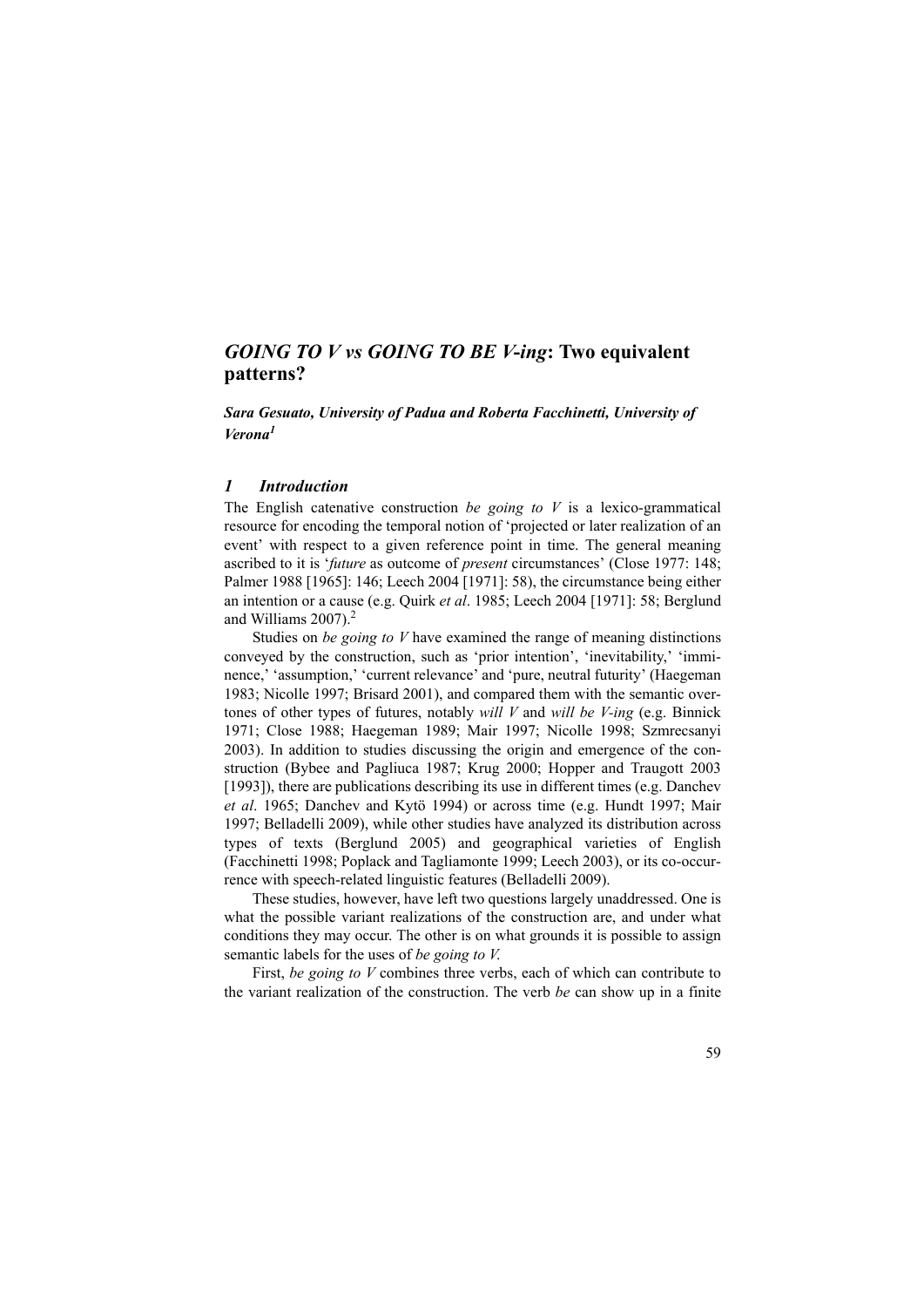form (present – both full and contracted – or past), or it may co-occur with tense or modal auxiliaries (e.g. *would be going to V*, *has been going to V*; Lewis 2002 [1986]: 75, 77, 83–84, 174). Moreover, *going* can merge with *to*, thus producing the contracted form *gonna*. Finally, the main verb, occurring after the *to*, can be realized as an active or passive, and a non-progressive or progressive non-finite form (e.g. *I am going to kiss / to be kissed / to be kissing / to be being kissed*).3 Little is known about the frequency of occurrence and attested combinatorial options of these various verb forms.

Second, despite their descriptive appeal, labels such as 'intentionality' and 'inevitability' are not self-explanatory, because their assignment criteria have not been spelt out. For instance, it is not clear whether 'intentionality' refers to the speaker's or the subject's will (cf. *I'm going to divorce him and that's that vs You're going to divorce him and that's that*) or whether it always requires or implies 'prior intention' (cf. *You don't need to constantly remind me. I AM going to talk to the manager vs If you don't change your attitude, I'm going to talk to the manager* or *You know what? I'm sick and tired of this. I am going to talk to the manager*). Also, such labels neatly classify prototypical instances of given types of events, like planned, deliberate actions (e.g. *I am going to call him back tomorrow morning*), predictable consequences (e.g. *The vase is going to fall*) or imminent events (e.g. *We are going to leave in five minutes*), but there are also more ambiguous cases, when more than one label could apply (e.g. *They are going to study until late*; *How long are you going to work here?*: 'intention and/ or inevitable consequence') or when it is dubious whether a given label should apply at all (e.g. *We are going to move out of this flat next month*: 'imminence'?). More generally, if the meanings of 'intentionality' and 'predictability' are assumed to characterize the grammatical construction *per se* (*be going to*), it is not clear what determines the activation of one or the other meaning, since the construction does not change across its many instantiations.

Our study aims to tackle the above two issues through an examination of a set of *be going to V* and *be going to be V-ing* concordances from a large corpus of general English reflecting present-day usage. One goal is to determine whether *be going to V* and *be going to be V-ing* should be considered variants of the same construction on the basis of a comparison of some of their morphosyntactic patterns of use. The general motivation for this goal is that syntactic constructions are rarely in free variation (Kennedy 1998: 154). The other goal is to propose a set of criteria for the assignment of the interpretative semantic labels 'intentionality' and 'predictability' to instances of *be going to V* and *be going to be V-ing* by considering semantic-syntactic features of their immediate co-text, the reason being that co-text varies across instantiations of the construc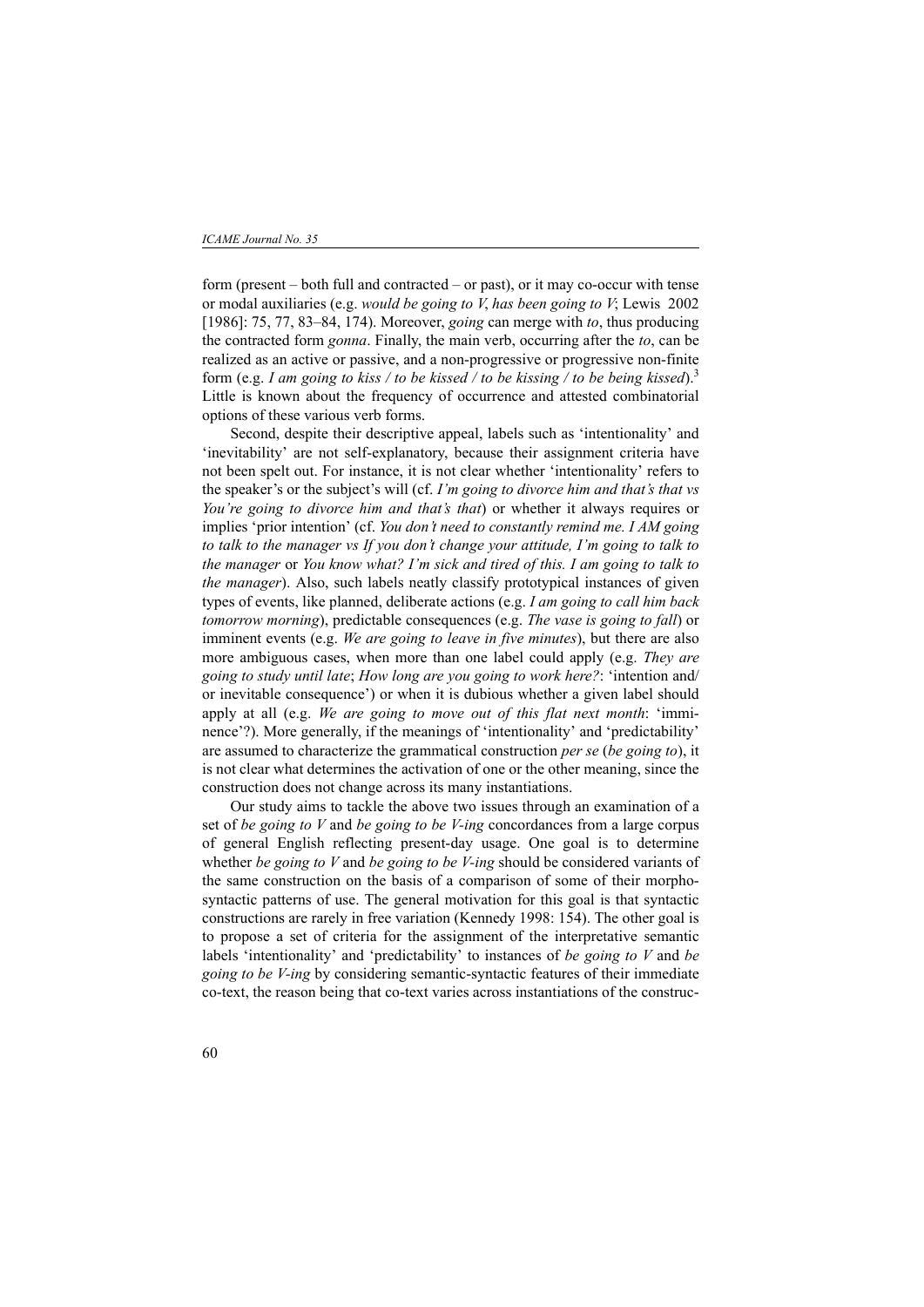tions, and is therefore likely to contain clues helpful in the classification of events as deliberate acts (e.g. *Are you going to divorce him?*) or as unintentional experiences (e.g. *We're going to get sick*.)

# *2 Data*

For our study we looked at data collected from the British National Corpus (BNC), a 100-million word corpus of general, late  $20<sup>th</sup>$  century English. This corpus contains 501 instances of *be going to/gonna be V-ing* (hence *going/ gonna V-ing*) and nearly 40,000 of *be going to/gonna V* (hence *going/gonna V*), that is, on average, five *vs* 389 occurrences per million words, respectively. Put differently, the corpus contains one occurrence of *going/gonna V-ing* for every 80 occurrences of *going/gonna V*. About 30 per cent of the *going/gonna V* instances are realized as the contracted form *gonna*. As illustrated in Table 1, the proportion of *gonna* is somewhat higher in the *going/gonna V-ing* sample:

*Table 1*: Instances of *going/gonna V* and *going/gonna V-ing* in the BNC

| Form of main verb | Going  | <b>Gonna</b> | $Going + Gonna$ | % Gonna |
|-------------------|--------|--------------|-----------------|---------|
| $\cdot V$         | 26,905 | 11,406       | 38,311          | 30%     |
| $V$ -ing          | 311    | 190          | 501             | 38%     |
| $V/V$ -ing        | 27,216 | 11,596       | 38,812          | 30%     |
| $%V$ -ing         | 1%     | 2%           | $1\%$           |         |

In order to work with a manageable set of data while at the same time being able to examine enough instances of the potential variants, we decided to study all instances of *going/gonna V-ing* and a random sample of equal size drawn from the remaining instances of *going/gonna V*. 4 The data were identified on the basis of the part-of-speech tagging by using the Xaira program, version 1.23. The *going*/*gonna V-ing* instances were identified as all cases where the sequences *going to be* or *gonna be* were followed by any of the four tags used for the -*ing* form of a verb. The *going/gonna V* instances were retrieved by searching for *going to* or *gonna* followed by the base form of a verb (i.e. non-progressive, non-finite), unless this was *be* followed by a *V-ing* form; e.g.:

- (1) "She's examining what she's going to eat" (KBW:1241; *going V*)
- (2) "Well, what's gonna happen to him?" (AC2:293; *gonna V*)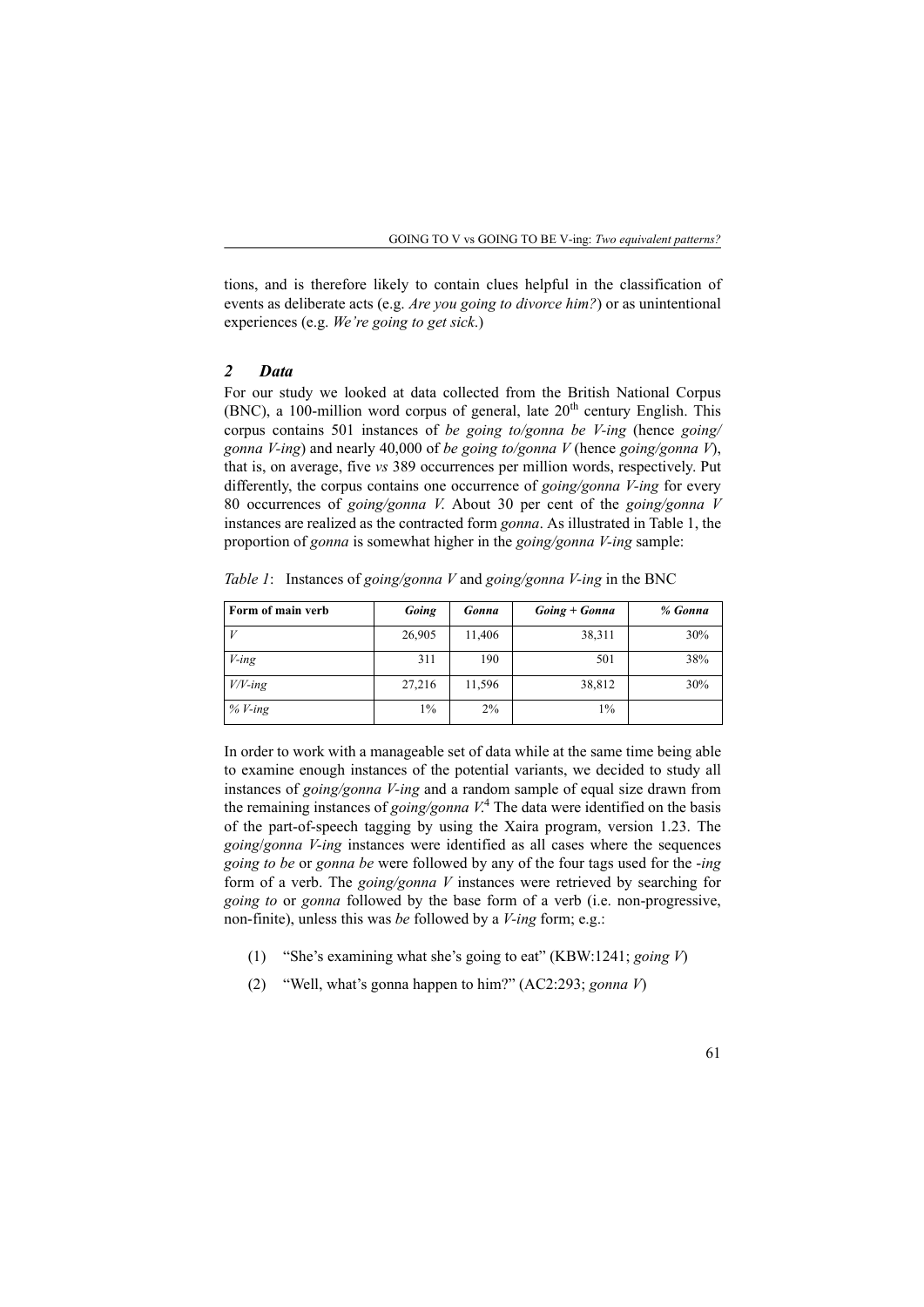- (3) "Does he know I'm going to be babysitting him when he gets to New York?" (EF1:962; *going V-ing*)
- (4) "Well we're not gonna be doing anything!" (KCE:2139; *gonna V-ing*)

Table 2 illustrates the distribution of the instances examined in the study. The *going/gonna V-ing* sample is the complete set of occurrences of the construction in the corpus. The *going/gonna V* sample is a sub-set of the nearly 40,000 instances in the BNC. The proportion of the contracted form *gonna* in this data set is comparable to that found in the BNC (33 *vs* 30%), which suggests that the randomized data collection procedure was successful in retrieving a balanced sample, representative of the corpus data. The category called 'other' refers to concordances in which the sequences *going*/*gonna V* or *going/gonna V-ing* do not instantiate the *verbal* constructions targeted with the sampling procedure adopted.<sup>5</sup> The 'noise' concordances account for about 2 per cent of the sample.

| Forms       | <b>Instances</b> | Percentage |
|-------------|------------------|------------|
| Going $V$   | 345              | 35%        |
| Gonna V     | 149              | 15%        |
| Going V-ing | 304              | 30%        |
| Gonna V-ing | 183              | 18%        |
| Other       | 21               | $2\%$      |
| Total       | 1,002            | 100%       |

*Table 2*: Distribution of forms in the sample analyzed

Only 18 concordances (i.e. less than 2% of the data) exemplify passive infinitives, that is, sequences of a linking verb (e.g. *be, get*) followed by a past participle that is *not* also an adjective (e.g. *hurt*, \**married*). All have *be* as an auxiliary; e.g.:

- (5) "I'm gonna ask David" (HUP:12; active)
- (6) "She was going to get walloped" (FPX:256; passive)
- (7) "My business is going to be split between the two areas" (G00: 327; passive)
- (8) "we're going to get confused" (CSE:259; other)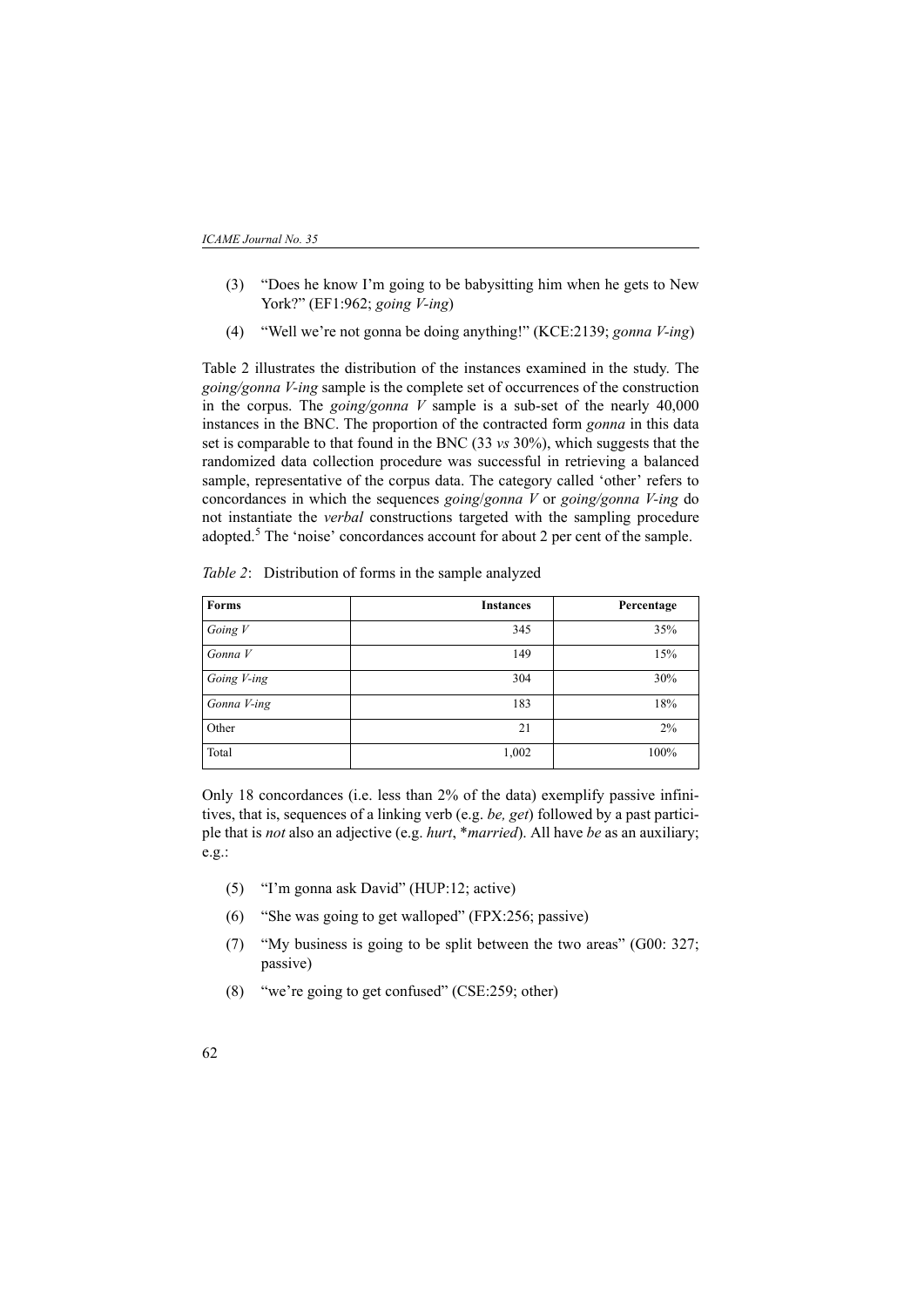### *3 Analysis*

We analyzed our 981 revised concordances for a number of features relating to their immediate co-textual environment, as further described below. We also looked at the meaning of the constructions: whether it could be defined as 'prediction', 'intention' or something in between.<sup>6</sup> The results of the analyses were then cross-tabulated to see what patterns, if any, could be identified.<sup>7</sup>

#### *3.1 Co-text of use*

Back in the 1980s and 1990s, Biber (1988, 1995) developed what is now called 'multidimensional/factor analysis', whereby he identified a set of linguistic features which are likely to be discriminators for each variety or textual type; by carrying out a quantitative analysis of such features in different text samples, he highlighted the linguistic features that tend to co-occur in texts so as to form 'dimensions'; each dimension was then interpreted in order to identify the corresponding communicative functions linked up to each dimension.

Biber's multi-factor analysis can also be applied to single words or phrases, in the sense that the identification and description of their immediate co-text are key elements to their qualification. Bearing this in mind, we intended to compare the lexical, semantic and grammatical co-text of the *going/gonna V* and *going/gonna V-ing* concordances. For this comparison, we considered the following features:

- (a) frequency of occurrence across the spoken and written media, and distribution across text types
- (b) formal encoding of the subjects and finite verbs in the matrix clauses
- (c) tenses and polarity in the matrix clauses
- (d) co-occurrence with adverbs
- (e) variety of the lexical verbs in the infinitival complements
- (f) semantic role and animacy of the subjects of the clauses
- (g) syntactic type of the clauses.

Features (a) would allow us to ascertain whether *going/gonna V* and/or *going/ gonna V-ing* have similar or different textual/generic preferences. As Stubbs points out, "[d]ifferent text types have different patterns of expectation" (2001:  $20$ <sup>8</sup> "collocations may differ quite sharply in different text-types" (2001: 29),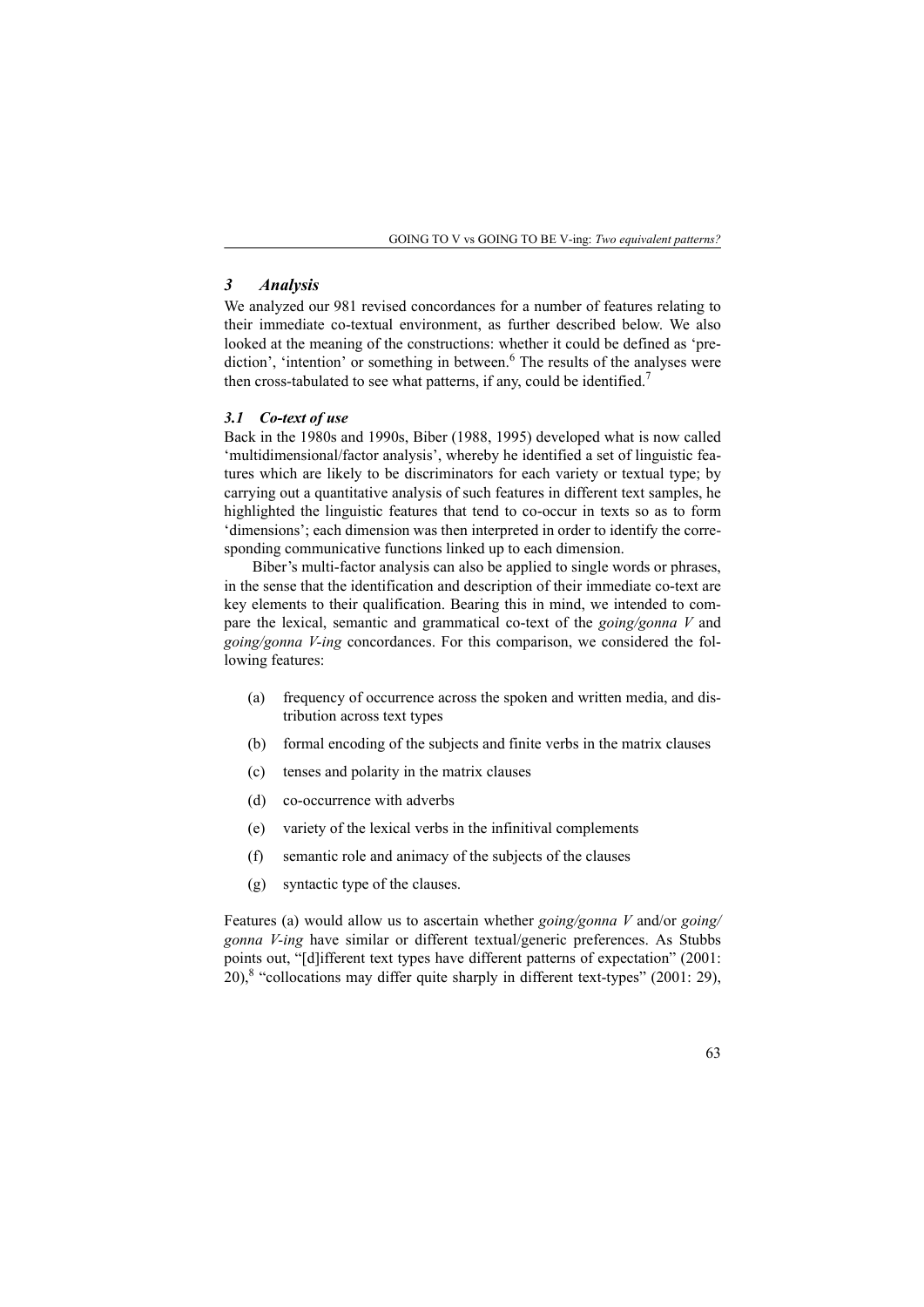and different forms of the same lemma can have different collocation patterns" (2001: 27–28). *Going/gonna V* and *going/gonna V-ing*, which include different morphological variants of the same part of speech (i.e. the verb), can potentially display complementary distribution in this respect.

Features (b) were meant to reveal any possible co-association of *going/ gonna V* and/or *going/gonna V-ing* with an informal register. As Biber's (1995) work has revealed, different sets of linguistic features cluster together in different types of texts, thus marking the peculiar character of various styles. Features that can be examined in the *going/gonna V* and *going/gonna V-ing* concordances and that are typical of conversations and, more generally, of an involved style (cf. Chafe and Danielewicz 1987: 94) are presence of personal pronouns (esp. second person ones) and contractions.

Features (c, d, e) would point out possible grammatical and lexical collocation patterns of the constructions. Previous corpus linguistic studies have revealed colligation patterns, and semantic preferences or prosodies for other constructions (e.g. Francis *et al*. [1996: 58–59] found that *get* passives are more often associated with negative situations than *be* passives; Mair [1990] found that infinitival object clauses with subject-to-object raising in the active voice co-occur with a limited set of deontic-type verbs; and Gesuato [2009] found that non-progressive *go* typically expresses goal-directed motion in association with the verb *see*).<sup>9</sup> The two syntactic variables analyzable in the clauses containing *going/gonna V* and *going/gonna V-ing* that may reveal colligation patterns are choice of tense and polarity, while the content words likely to reveal lexical/ semantic preferences are adverbs, if present, and the verbs in the complement clauses.

Finally, features (f, g) were supposed to identify the preferential associations of *going/gonna V* and *going/gonna V-ing*, if any, with the representation of given types of events and the encoding of syntactic functions at the level of the clause. We considered these features important in revealing possible associations between the *grammatical* meanings typically attributed to the constructions (see section 3.2) and the *content* conveyed in the text segments instantiating those constructions.

Altogether, the above features were meant to highlight possible, extended semantic-grammatical schemas, as instantiated in recurring lexico-syntactic realizations. These various features, except the first ones, required manual coding, as specified below.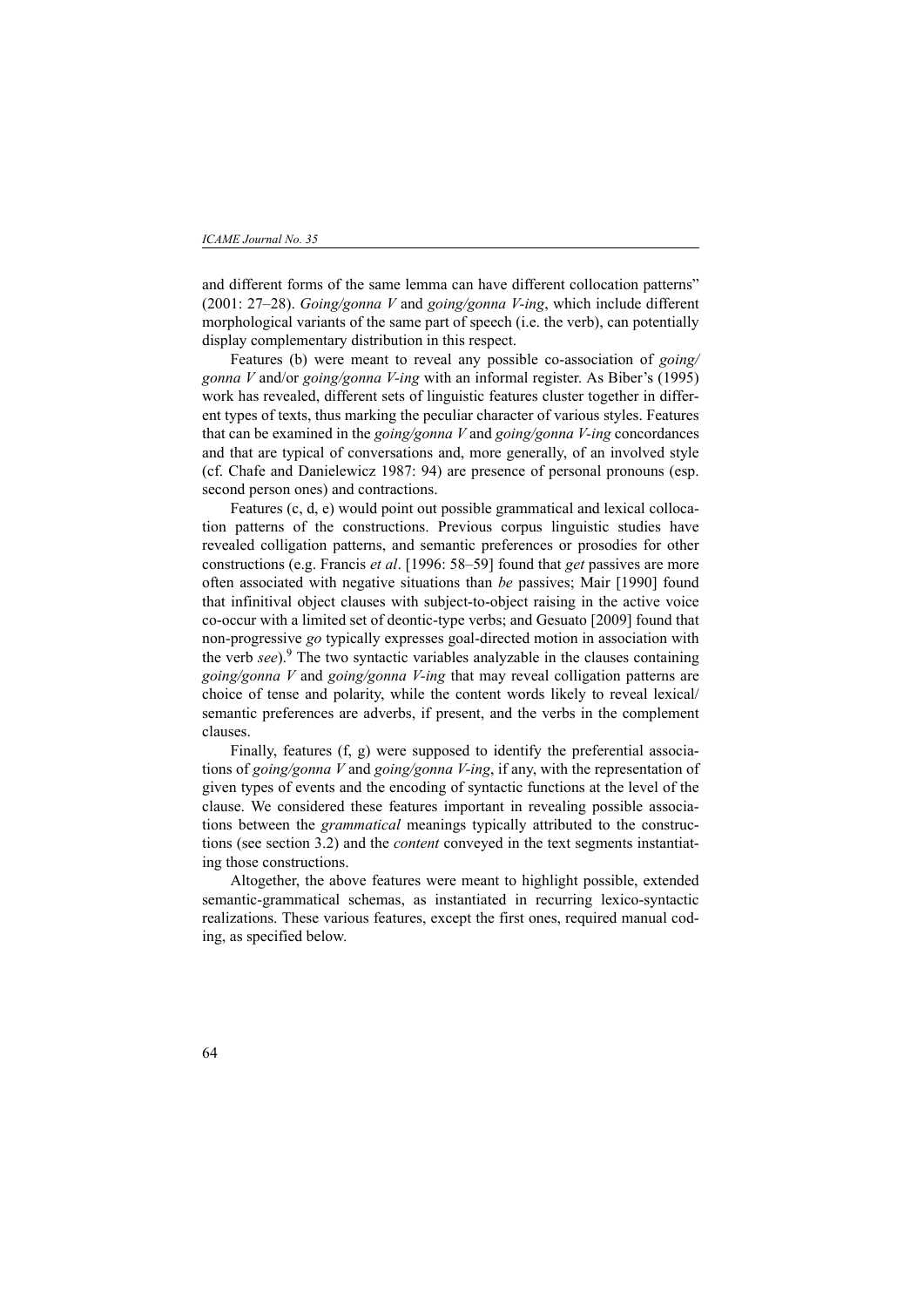#### *3.1.1 Spoken and written media*

The concordances examined favour the oral medium (see Table 3): in the *going/ gonna V* data set, this applies to just over half of the concordances;<sup>10</sup> but in the *going/gonna V-ing* set, the preference for the oral medium is much more marked: on average, three out of four instances are from the spoken part of the BNC (74%). The figures are even more striking when considering that the spoken part of the BNC is only about 10 per cent of the total corpus.

*Table 3*: Distribution of *going/gonna V* and *going/gonna V-ing* forms across media

| Data set          | Spoken   | Written   | Global     |
|-------------------|----------|-----------|------------|
| Going/gonna V     | 257(52%) | 237 (48%) | 494 (100%) |
| Going/gonna V-ing | 360(74%) | 127(26%)  | 487 (100%) |
| Total             | 618(63%) | 363(37%)  | 981 (100%) |

### *3.1.2 Text types*

The *going/gonna V* and *going/gonna V-ing* concordances are heterogeneously distributed across different types of texts, although similar patterns characterize both the whole BNC and our sample (see Table 4). The *going/gonna V* forms have similar frequencies of occurrence in the two oral text types represented. namely 'Conversation' (26% in the BNC, 30% in the sample) and 'Other spoken' (26% in the BNC, 23% in the sample); also, they favour the same written text type, namely 'Fiction and verse' (25% in the BNC, 27% in the sample), while disfavouring 'Academic prose' (2% in the BNC and the sample).<sup>11</sup> The *going/gonna V-ing* data set displays a marked preference for the oral text type 'Conversation' (48%), and slightly less for 'Other spoken': their frequency of occurrence here is comparable to that of the *going/gonna V* forms. Finally, these concordances, too, favour only the 'Fiction and verse' text type among the written text types, but less than the *going/gonna V* forms (11%), while they are not found at all in the 'Academic prose' sub-corpus.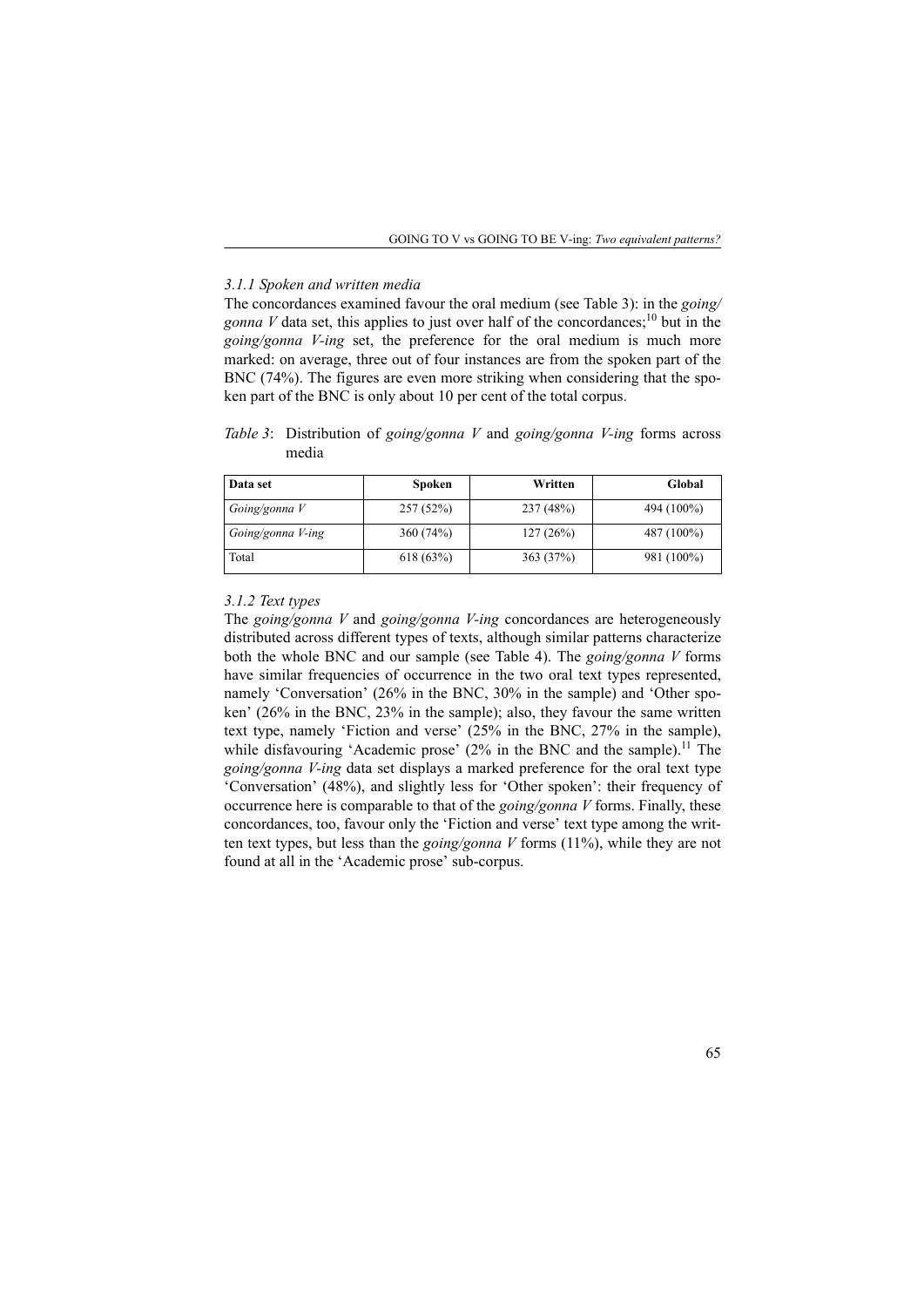| Medium  | <b>Text type</b>              | Going/gonna V<br>in the BNC | Going/gonna V<br>in our sample | Going/gonna V-ing<br>$(BNC = sample)$ |
|---------|-------------------------------|-----------------------------|--------------------------------|---------------------------------------|
| Oral    | Conversation                  | 26%                         | 30%                            | 48%                                   |
|         | Other spoken                  | 26%                         | 23%                            | 25%                                   |
| Written | Unpublished                   | 2%                          | $1\%$                          | $2\%$                                 |
|         | Other published               | $7\%$                       | 7%                             | 6%                                    |
|         | Newspapers                    | 5%                          | 4%                             | 3%                                    |
|         | Non-academic/non-fic-<br>tion | 7%                          | 7%                             | 4%                                    |
|         | Fiction and verse             | 25%                         | 27%                            | 11%                                   |
|         | Academic prose                | 2%                          | 2%                             | 0%                                    |

*Table 4*: Distribution of concordances across text types<sup>12</sup>

### *3.1.3 Formal encoding of the subjects*

We classified the subjects according to the following options:

- (a) personal pronoun (sub-types: *I, you, it, she, he, we, they*)
- (b) third person non-personal pronoun (sub-types: singular and plural; e.g. relative *who*, interrogative *who*, *everybody*, *there*, *these*)
- (c) other noun phrase (sub-types: singular and plural)
- (d) other (sub-types: mixed, unclear or missing); e.g.:
- (9) "they're gonna be summarizing them" (FTF:262; personal pronoun: *they*)
- (10) "when she first starts she's gonna be getting through seven or eight pairs a day" (KBG: 3251; personal pronoun: *she*)
- (11) "So who's gonna be doing those?" (KLV:954; third person non-personal pronoun: interrogative *who*)
- (12) "So I think her mother's gonna be in for a bit of a shock" (KCA:274; other noun phrase: singular)
- (13) "cos loads of us are gonna be getting back" (KP5:4020; other: mixed: quantifier + object pronoun)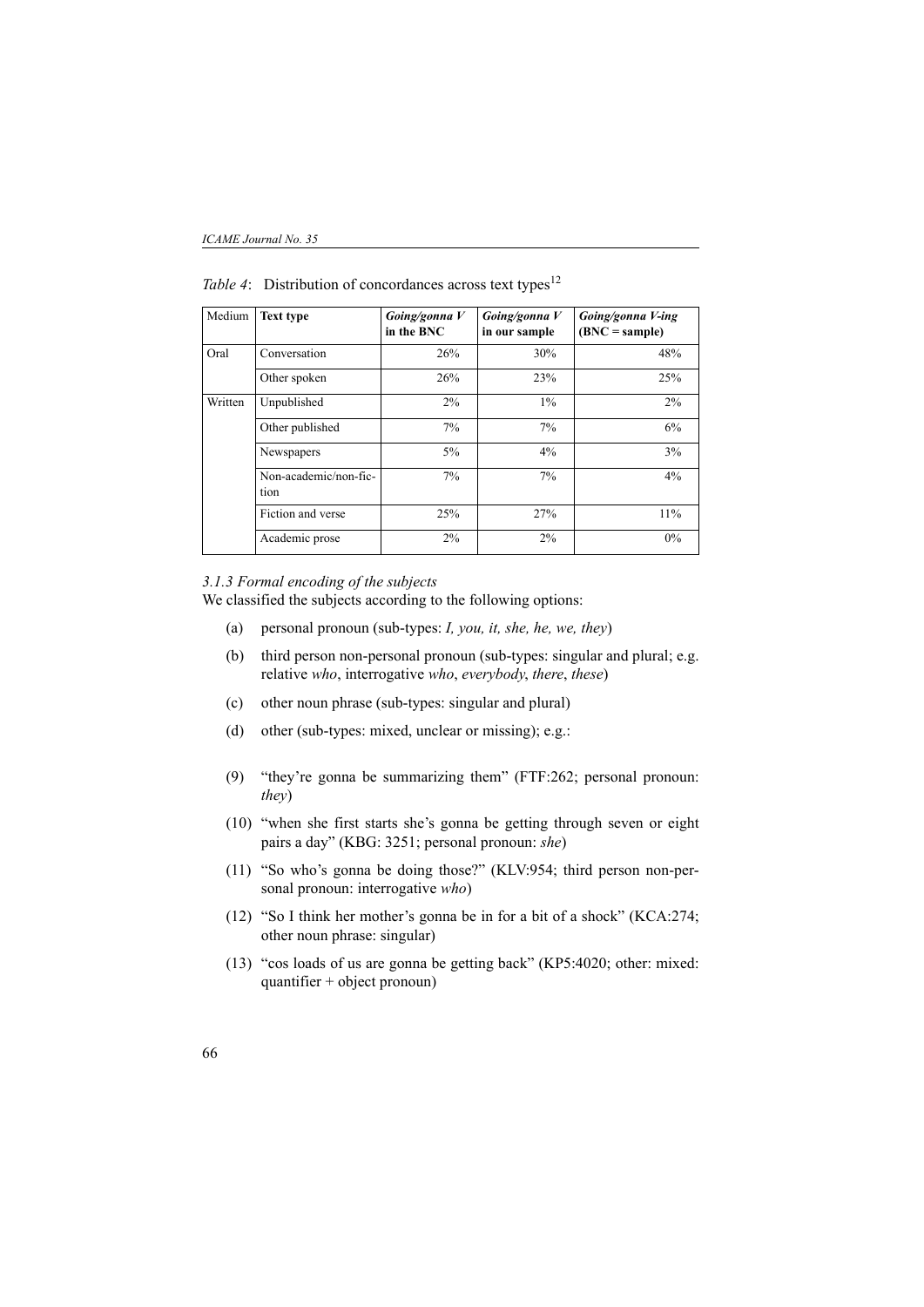| Data set    | Personal pro-<br>nouns | Third person<br>non-personal<br>pronouns | Other noun<br>phrase | Other | <b>Total</b> |
|-------------|------------------------|------------------------------------------|----------------------|-------|--------------|
| Going $V$   | 23%                    | 4%                                       | 7%                   | $1\%$ | 35%          |
| Gonna V     | 14%                    | $1\%$                                    | $0\%$                | $0\%$ | 15%          |
| Going V-ing | 20%                    | 4%                                       | 6%                   | $0\%$ | 30%          |
| Gonna V-ing | 17%                    | $1\%$                                    | $1\%$                | $1\%$ | 20%          |
| Total       | 74%                    | 10%                                      | 14%                  | 2%    | 100%         |

*Table 5*: Distribution of subject types

Table 5 shows the distribution of these main subject types across the components of the sample considered. About 74 per cent of the subjects are realized as personal pronouns (mostly *I* and *you*), each accounting for about 18 per cent of the data. Third person non-personal pronouns and other noun phrases account, respectively, for 10 per cent and 14 per cent of the data; both types mostly occur in singular variants, that is, 9 per cent and 10 per cent of the time, respectively. About 2 per cent of the data realize alternative subject forms or even lack an explicit subject.

### *3.1.4 Formal encoding of the verb* be

The finite verbs in the matrix clauses can show up in their full forms (i.e. *am, are, is, was, were*) or their contracted variants (i.e. *'m, 're, 's*); in addition, they may combine with the contracted form of the negation *not* (i.e. *aren't, isn't, wasn't, weren't*); the contracted negative form *ain't* is also attested; occasionally, the verb *be* is missing; e.g.:

- (14) "it was not going to be their day" (KS7:62; full form)
- (15) "So essentially, what we're going to be doing are going through er the lessons" (F8J:4; non-negated contracted form)
- (16) "and it's obvious the person isn't going to stop" (K1U:713; negated contracted form)
- (17) "Yeah but he, he ain't gonna be wearing jeans out there is he?" (KBF:10622; negated contracted form)
- (18) "her field is hardly ever used and we gonna be getting a lot of trees for that" (HVB:185; missing finite verb)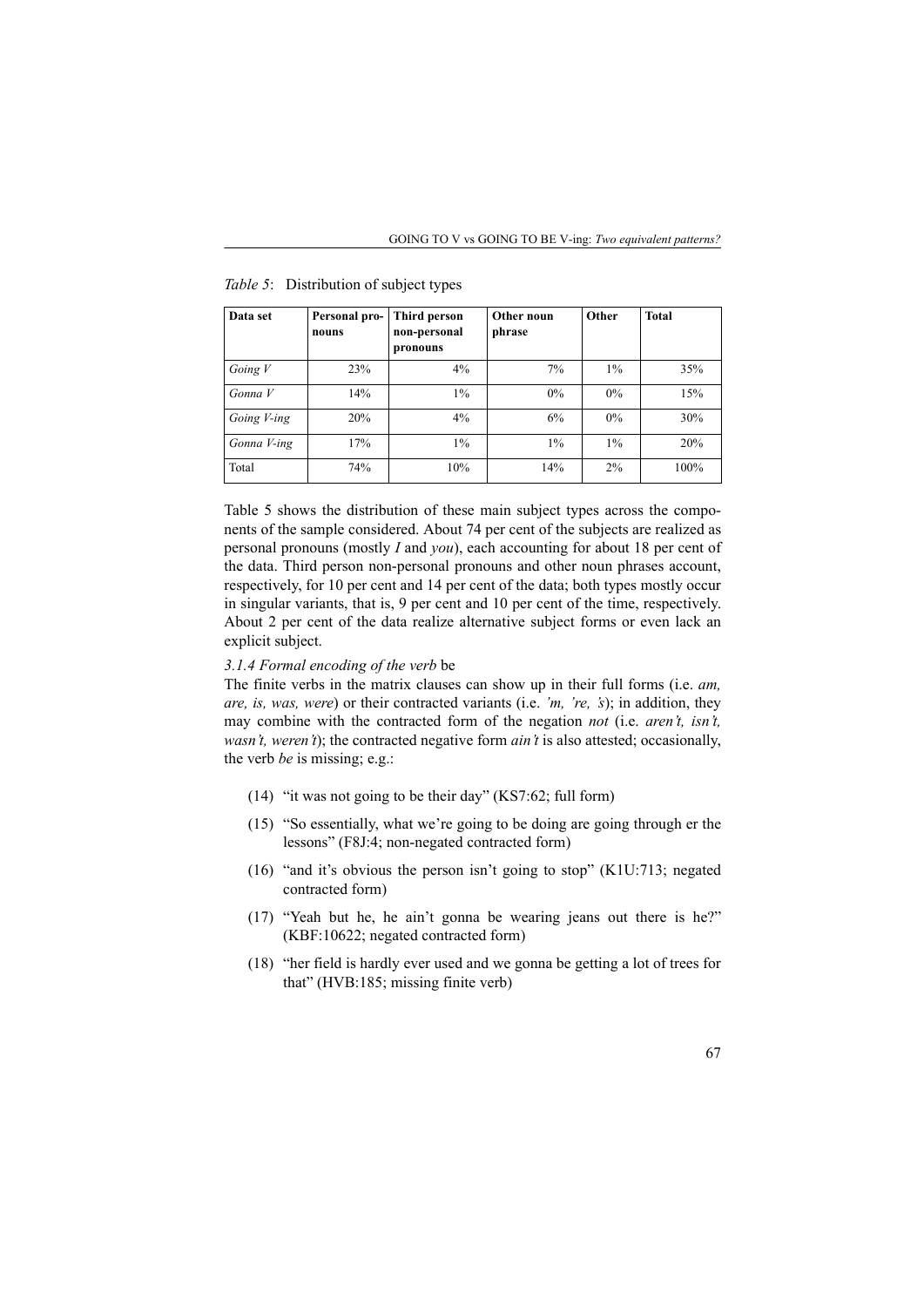#### *ICAME Journal No. 35*

Table 6 shows that, overall, there is a higher presence of contracted forms (60%), rather than full forms (38%), of the finite verbs, with about 2 per cent of the data lacking a finite verb. The preference for the contracted forms is slightly stronger in the *going/gonna V-ing* set (33%) than in the *going/gonna V* set (27%). This is in line with Römer's (2005: 66–68) finding about the higher frequency of contracted forms of *be* with progressives in general.

| Data set    | <b>Full forms</b> | Non-negated<br>contracted<br>forms | Negated con-<br>tracted<br>forms | Other | <b>Total</b> |
|-------------|-------------------|------------------------------------|----------------------------------|-------|--------------|
| Going $V$   | 20%               | 14%                                | $1\%$                            | 0%    | 35%          |
| Gonna V     | 3%                | 11%                                | $1\%$                            | $1\%$ | 16%          |
| Going V-ing | 11%               | 17%                                | $1\%$                            | $0\%$ | 29%          |
| Gonna V-ing | 4%                | 15%                                | $0\%$                            | $1\%$ | 20%          |
| Total       | 38%               | 57%                                | 3%                               | 2%    | 100%         |

*Table 6*: Distribution of forms of finite verbs

### *3.1.5 Tense of the verb* be *in the matrix clauses*

We classified the tenses of the constructions as follows: if the matrix verb is conjugated as *am, are, is* (or their contracted equivalents) or *ain't*, it counts as 'present'; if instead it shows up as *was* or *were*, it counts as 'past'; finally, if the finite verb is missing but reconstructable from the co-text, it is coded as appropriate; e.g.:

- (19) "I'm gonna do the same for you" (FP0:986; present)
- (20) "I wasn't going to say that" (JXT:596; past)
- (21) "and I said oh you should apparently you've got have erm, er, application form and Mrs going to send you one" (KCP:6023; reconstructed as present)
- (22) "Initial accession to corpus going to be lecturing you" (JSL:1; other)

As Table 7 shows, most of the concordances instantiate the present tense (83%), which is slightly more frequent among the *going/gonna V-ing* forms (45%) than the *going/gonna V* forms (38%). On the other hand, past tenses occur in about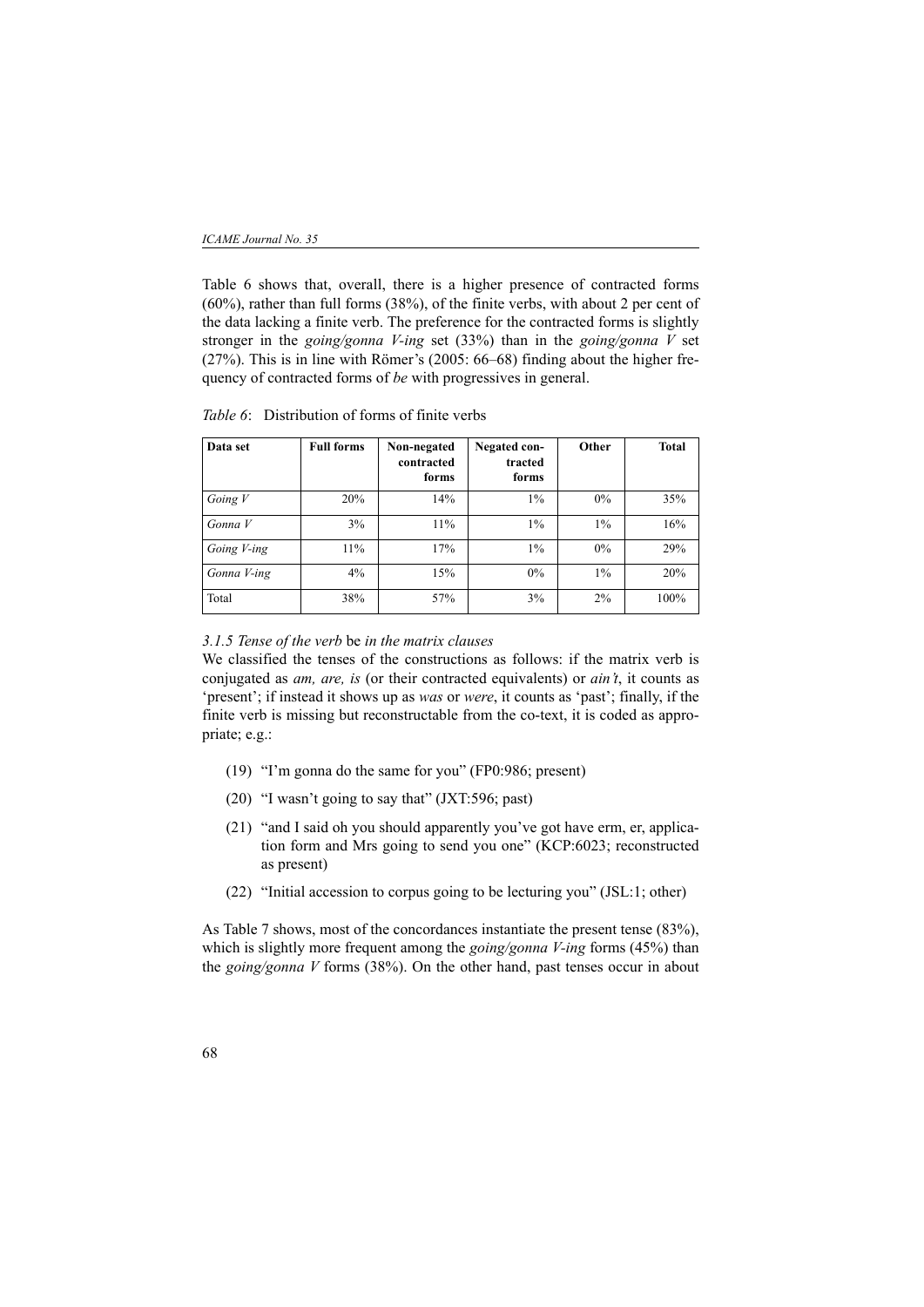16 per cent of the data, and are more frequent in the *going/gonna V* set (12%). Only about 1 per cent of the data cannot be unambiguously defined for tense.

| Data set    | Present | Past  | Other | <b>Total</b> |
|-------------|---------|-------|-------|--------------|
| Going $V$   | 25%     | 10%   | 0%    | 35%          |
| Gonna V     | 13%     | 2%    | 0%    | 15%          |
| Going V-ing | 26%     | 3%    | 0%    | 29%          |
| Gonna V-ing | 19%     | $1\%$ | $1\%$ | 21%          |
| Total       | 83%     | 16%   | $1\%$ | 100%         |

*Table 7*: Distribution of tenses

### *3.1.6 Polarity of the clauses*

We marked the polarity of the clauses on the basis of lexico-syntactic cues. We used the label 'positive' for matrix clauses containing no form of negation, and the label 'negative' for those containing one such form (e.g. *not, never, nobody*). The occurrence of a clause-final question tag was not considered relevant to the classification of polarity. We used the label 'other' for unclear or irrelevant cases (e.g. unclear scope of a negation, lack of a finite verb in the matrix clause); e.g.:

- (23) "we're going to be considering education" (JT4:540; positive)
- (24) "She wasn't going to waste her strength" (A73:1121; negative)
- (25) "they're no [sic] gonna be using their flash guns are they?" (KGK:131; negative)
- (26) "There was no way they were going to spare her or Julie" (GOP:306; other)

Most of the concordances show positive polarity (86%), the preference being more marked in the set with progressive infinitives (56%) than non-progressive ones (29%). Negative polarity accounts for about 12 per cent of the data, and is rather more frequent in the *going/gonna V* set (8%) than in the *going/gonna Ving* set (4%); see Table 8: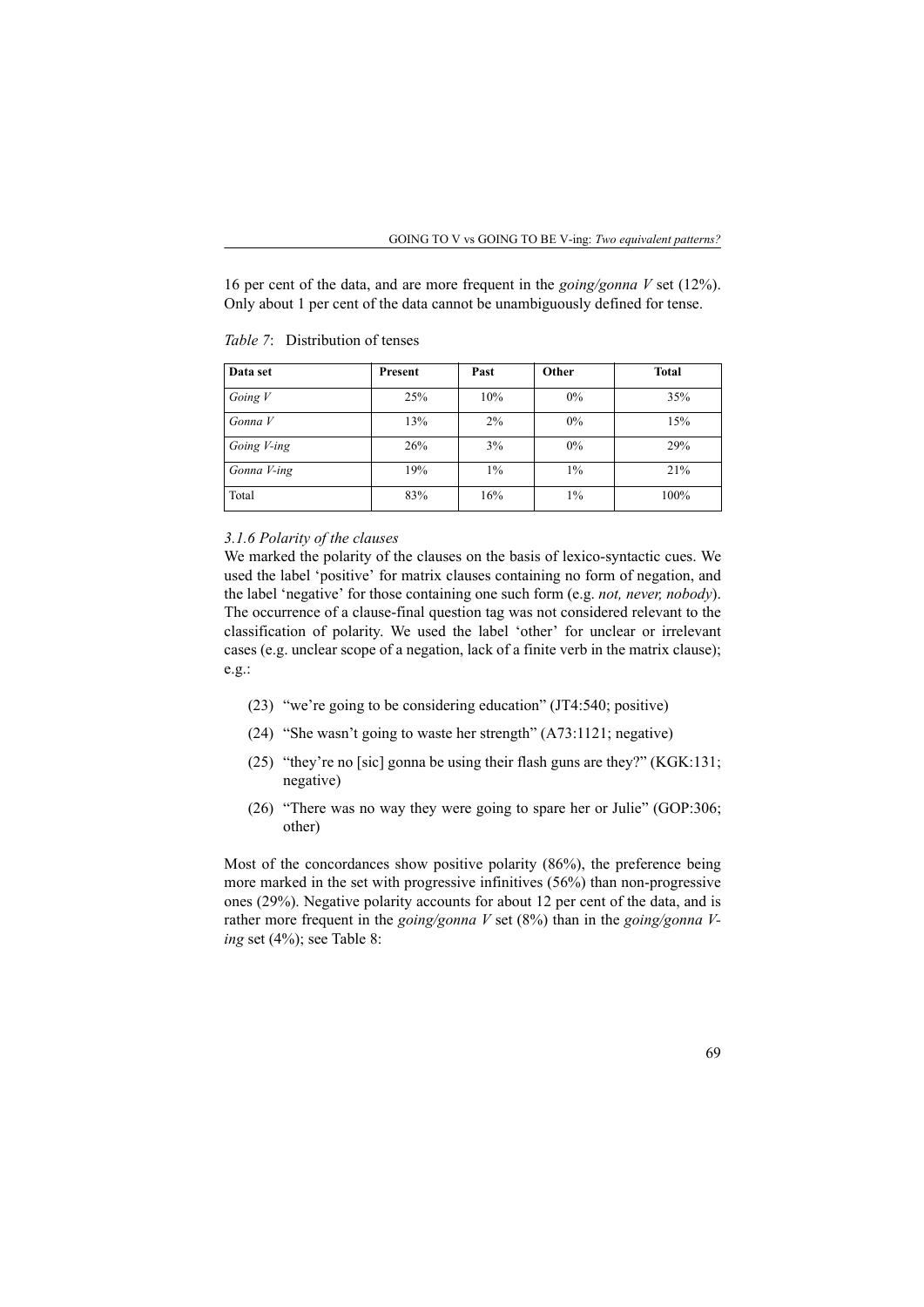| Data set    | <b>Positive</b> | <b>Negative</b> | Other | <b>Total</b> |
|-------------|-----------------|-----------------|-------|--------------|
| Going $V$   | 29%             | 5%              | $1\%$ | 35%          |
| Gonna V     | 11%             | 3%              | $1\%$ | 16%          |
| Going V-ing | 27%             | 2%              | 0%    | 29%          |
| Gonna V-ing | 18%             | 2%              | 0%    | 20%          |
| Total       | 86%             | 12%             | $1\%$ | 100%         |

### *Table 8*: Polarity of clauses

#### *3.1.7 Co-occurrence with adverbs*

We examined the co-occurrence of *going/gonna V/V-ing* with adverbial expressions. More specifically, we counted the adverbs and adverbial phrases occurring between the subjects of the clauses and the lexical verbs, to the exclusion of the negation *not*, as well as those appearing right before and right after,  $13$  and thus always occurring within the relevant clause. Other elements, such as quantifiers, occurring in the same position were not considered; e.g.:

- (27) "of course, we're always going to be inserting and deleting and moving things" (HDW:425; adverb between subject and verb phrase)
- (28) "For an instant Fox was going to hit the little idiot, but the impulse faded" (BN1:1274; adverbial before subject)
- (29) "Or perhaps you're going to wash your hands of the whole business?" (FEE:2306; adverb before subject)
- (30) "Anyway, what was I gonna say?" (KCE:1414; adverb before subject)
- (31) "Cos I was going to be ordering carrier bags anyway" (JP0:294; adverb after verb phrase)
- (32) "you're gonna be paying basically the same rate" (KB7:3539; adverb after verb phrase)

Table 9 shows that, overall, adverb(ial)s occurring after the verb phrases are about three times as frequent as those occurring before or after the subjects (i.e. about 14% *vs* 5%). In the first two groups, the frequency of the adverb(ial)s in percentage values is similar across the four constructions (i.e. about 5%), while in the third group, the *going V-ing* data set has a higher frequency value of adverbials (i.e. 22%) than the other three data sets. In the three groups of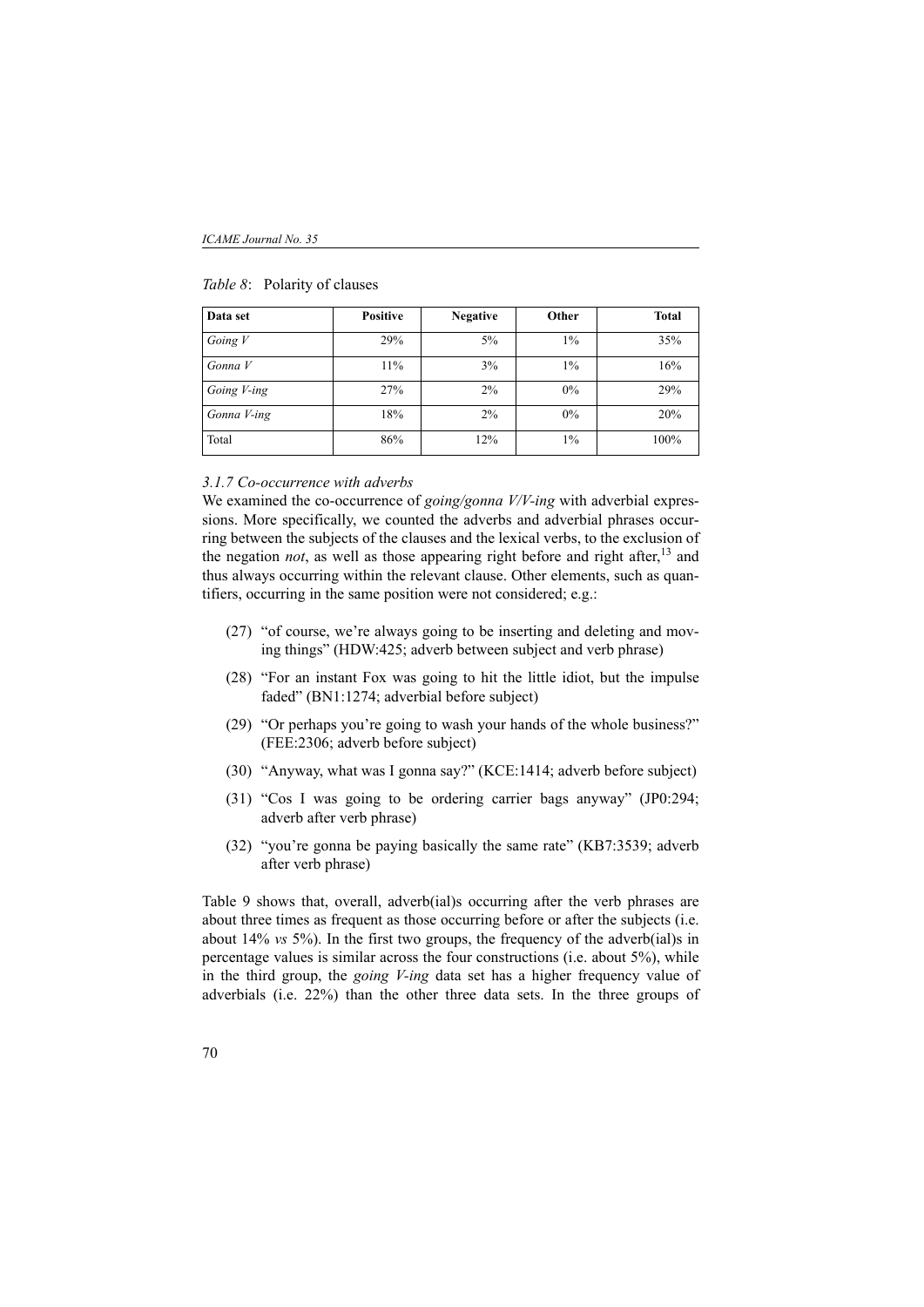adverb(ial)s, the frequency values are slightly higher for the *going/gonna V-ing* concordances than the *going/gonna V* concordances.

The 35 types of adverb(ial)s found before the subjects mostly express temporal notions (e.g. *at midday, from now on, this term*), but occasionally also point of view or attitude (e.g. *essentially, of course, unfortunately*). The most frequent one is *now* (6 occurrences).

The 24 types of adverb(ial)s occurring between the subjects and the verb phrases mainly encode the modal notions of 'degree of certainty' or 'degree of frequency' (e.g. *always, certainly, effectively, in no way, never*, *obviously, perhaps, really*) or alternatively, (chrono)logical relationships (e.g. *eventually, somehow*); the only adverb with lexical content is *automatically*. The most frequent one is *just* (10 occurrences).

There are 78 types of (adverbial)s instantiated after the verb phrases. Sixtyfive of these express temporal notions (e.g. *for hours, in a minute, later, over the next few weeks, soon*), while the others can express various concepts like quantity (e.g. *twice as much*), space (e.g. *out there*), modality (e.g. *really, basically*) and manner (e.g. *badly, carefully, voluntarily*). The most frequent ones are *again* (9 occurrences), *anyway* (10), *here* (12), and *now* (10).

Altogether, therefore, the adverbs occurring with the *going/gonna V-ing* and *going/gonna V* concordances are not linked to any specific lexical field, but rather express general temporal or modal notions.

| Adverb(ial)s                | Going $V$<br>$\frac{6}{6}$ | Gonna V<br>(%) | Going V-ing<br>(%) | Gonna V-ing<br>(%) | <b>Total</b> |
|-----------------------------|----------------------------|----------------|--------------------|--------------------|--------------|
| Before subjects             | 15(4)                      | 3(2)           | 14(5)              | 13(7)              | 45(5)        |
| Between subjects<br>and VPs | 15(4)                      | 7(5)           | 16(5)              | 13(7)              | 51(5)        |
| After VPs                   | 29(8)                      | 18(12)         | 66 (22)            | 26(14)             | 139 (14)     |

*Table 9*: Frequency and distribution of adverb(ial)s occurring before subjects

#### *3.1.8 Verbs in the infinitival complements*

To explore the possible lexical-semantic associations of the constructions, we counted the number of occurrences (tokens) of the verbs instantiated after *going to / gonna* in the corpus. We considered phrasal verbs as distinct verb types (e.g. *to give*, *to give up* and *to give in* as three verb types rather than three tokens of one type). In the case of verb chains, or coordinated verbs, we counted only the first verb occurring after *going to* or *gonna*; 14 e.g.: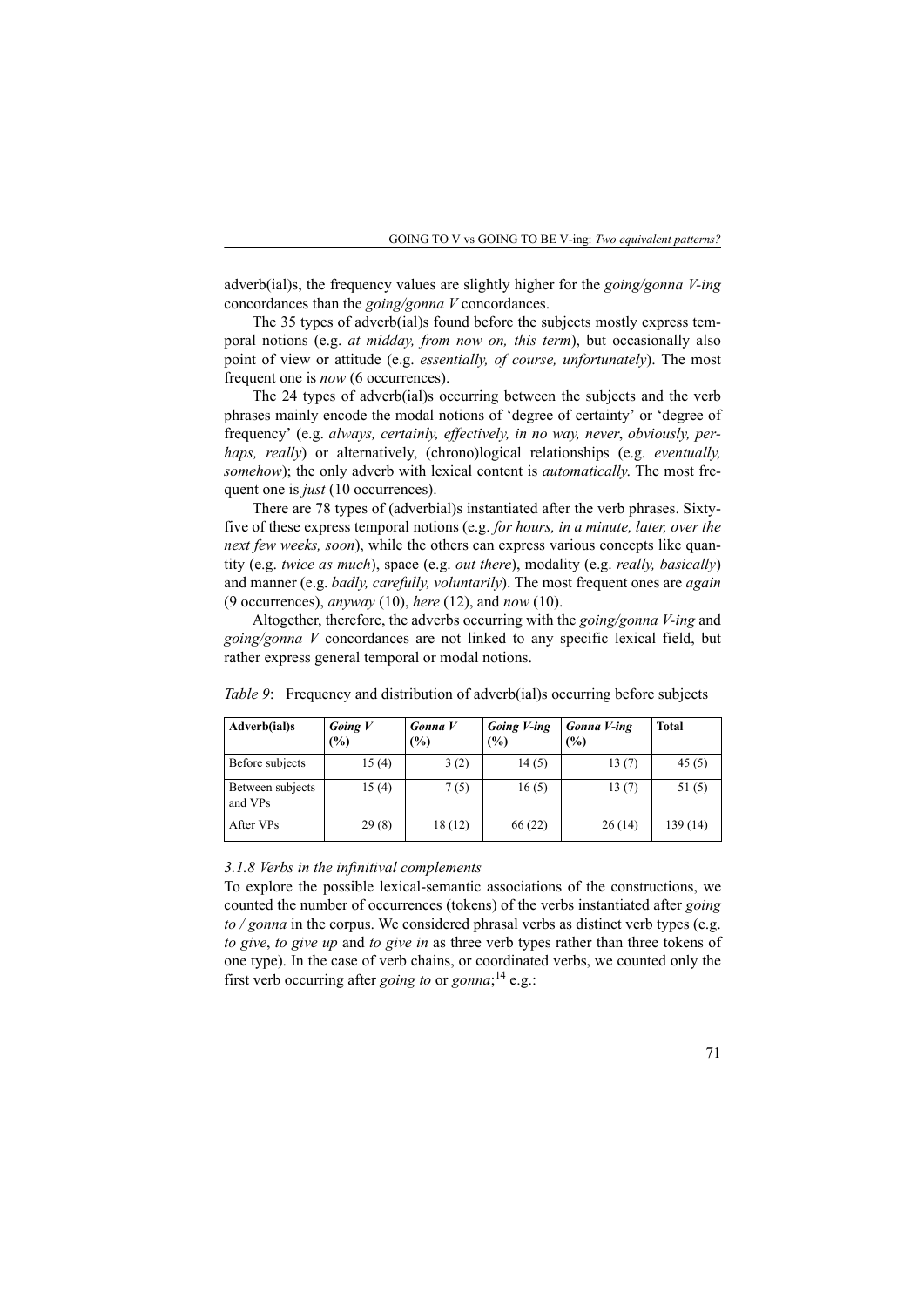- (33) "you seem even worse than oh were going to go and do your bedroom" (KCD: 4669; verb: *go*)
- (34) "something that you're going to have to be thinking" (JJH: 947; verb: *have to*)
- (35) "But if I'm going to let myself be bored to death" (HGN:217; verb: *let*)

The data instantiates a total of 314 lexemes (on average, one every 2.3 concordances). Of these, 142 occur in the *going/gonna V* set and 172 in the *going/ gonna be V-ing* set. Thirty-four are shared between the two sets. Most verbs are instantiated only once. Verbs occurring at least five times are very common ones: *do*, *get, have, make, say, take, use* and *work*. The verbs exemplified in the corpus encode a variety of general concepts, such as movement (e.g. *come, go, leave, run, walk*), cognitive/emotional experience (e.g. *feel, love, need*), verbal communication (e.g. *ask, discuss, lecture, mention, say, speak, talk, write*), (unintentional) physical experience (e.g. *choke*, *fall off, hurt*), and (deliberate) physical action (e.g. *carry, drive, exercise, go away, kill, lend, marry, play, put, rescue, sell, vote*). However, no single verb or lexical field appears to distinctively characterize either the *going/gonna V* set or the *going/gonna be V-ing* set.

#### *3.1.9 Semantic roles of the subjects*

We classified the subjects of the clauses containing the constructions in terms of the semantic roles played by their referents in the events represented in the infinitival complements. We used the label 'agent' for a referent that could be said to perform an act consciously and deliberately (e.g. *to push*), considering this label applicable also to non-human entities if talked about in human-like terms, i.e. with attributes typical of people (e.g. personified inanimate entities). Our label 'agent', then, corresponds to the traditional thematic role of agent understood as the deliberate, "active instigator" or "self-driving force" of the process (Frawley 1992: 203). Additionally, we employed the label 'experiencer' for the referent of a subject apparently involved in a conscious but involuntary event (e.g. *to like, to be sorry*), but also for the referent of a subject that is presented as the unintentional cause of an event (e.g. *to please, to explode*). Our label 'experiencer', then, comprises not only the traditional notion of experiencer as the entity whose "internal state or constitution" is affected by the event as its "logical recipient" (Frawley 1992: 213–214), but also that of author/effector as the indirect, inactive, sufficient but not necessary cause of the process (Frawley 1992: 206). We used 'patient' as the label for referents of subjects apparently affected by some external entity or situation without having any control over it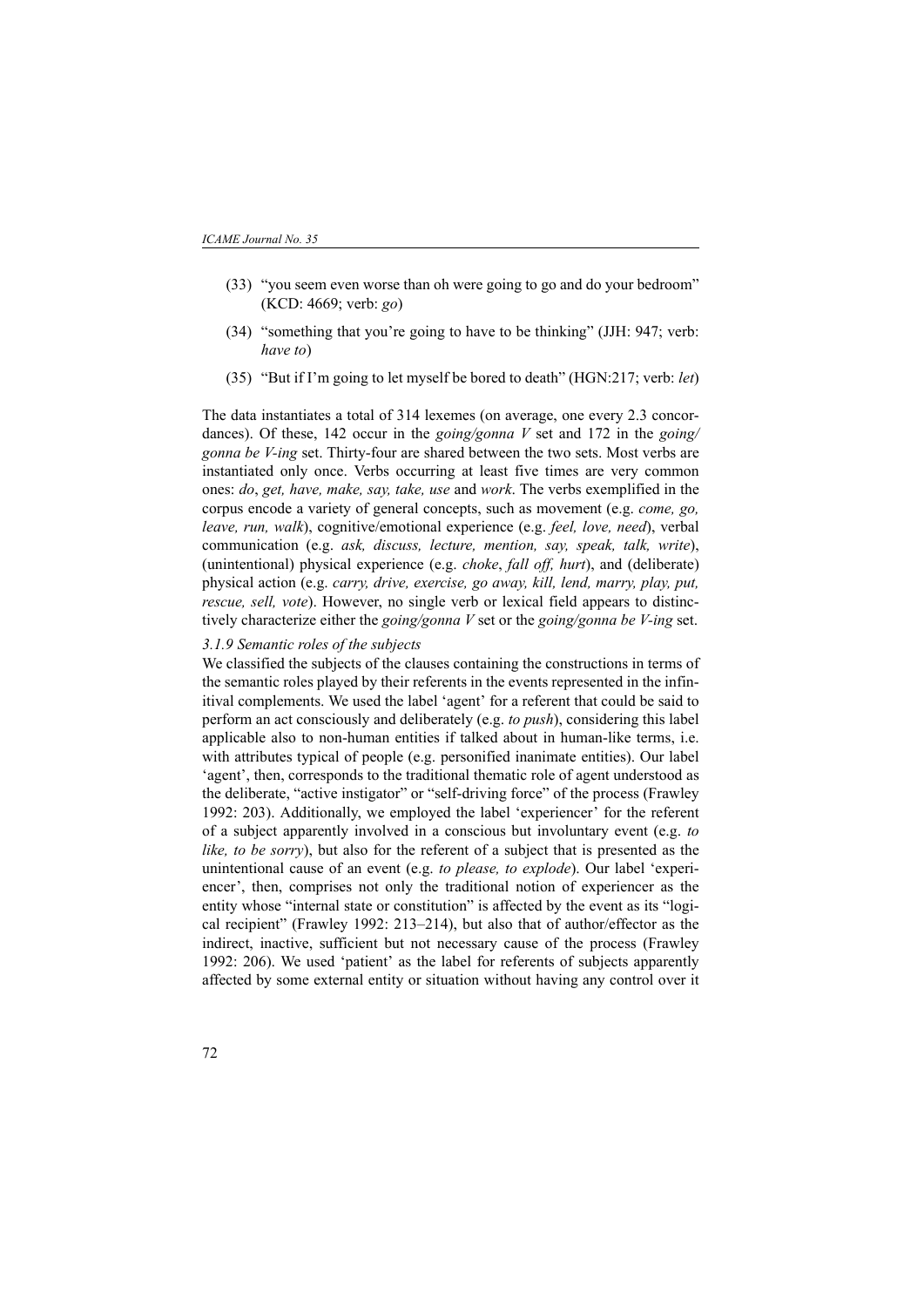(e.g. *to be pushed*). Our label thus identifies the standard notion of 'patient' as the entity that is the primary recipient of, and is directly affected or changed by, the event (Frawley 1992: 210). Finally, we used 'other' as the label for unclear cases (such as ambiguous or incomplete clauses); e.g.:

- (36) "How are we going to prepare ourselves for that competitive market" (KRT:2160; agent)
- (37) "you know when you're going to be working" (FUF414; agent)
- (38) "the role they're going to have in the children's lives" (KRF:1054; experiencer)
- (39) "I think I'm going to need it" (HTW:2639; experiencer)
- (40) "but you're going to be finding out they're all rushing off" (FMH:625; experiencer)
- (41) "it's going to be evaded" (BP8:1897; patient)
- (42) "you're gonna be getting the kit soon" (K6W:661; other: *get* may mean 'receive (by chance)' or 'procure (through effort)')

The majority of the subjects (average: 72%) are assigned the role of agents. This preference is more marked when the infinitival complements display progressive infinitives (45%) rather than non-progressive ones (27%). A smaller set of the subjects play the role of experiencers (average: 25%). The different frequency of occurrence of 'agents' *vs* 'experiencers' is statistically significant (p < 0.01), their distribution being stronger in the constructions with a non-progressive infinitive (21%) than a progressive one (4%). There are only marginal instances of subjects playing the role of patients, and only about 1 per cent of ambiguous data. These findings are summarized in Table 10:

| Data set    | Agent | <b>Experiencer</b> | Patient | Other | <b>Total</b> |
|-------------|-------|--------------------|---------|-------|--------------|
| Going $V$   | 18%   | 14%                | 2%      | $1\%$ | 35%          |
| Gonna V     | 9%    | 7%                 | $0\%$   | $0\%$ | 16%          |
| Going V-ing | 27%   | 2%                 | $0\%$   | $0\%$ | 29%          |
| Gonna V-ing | 18%   | 2%                 | $0\%$   | $0\%$ | 20%          |
| Total       | 72%   | 25%                | 2%      | 1%    | 100%         |

*Table 10*: Semantic roles of the subjects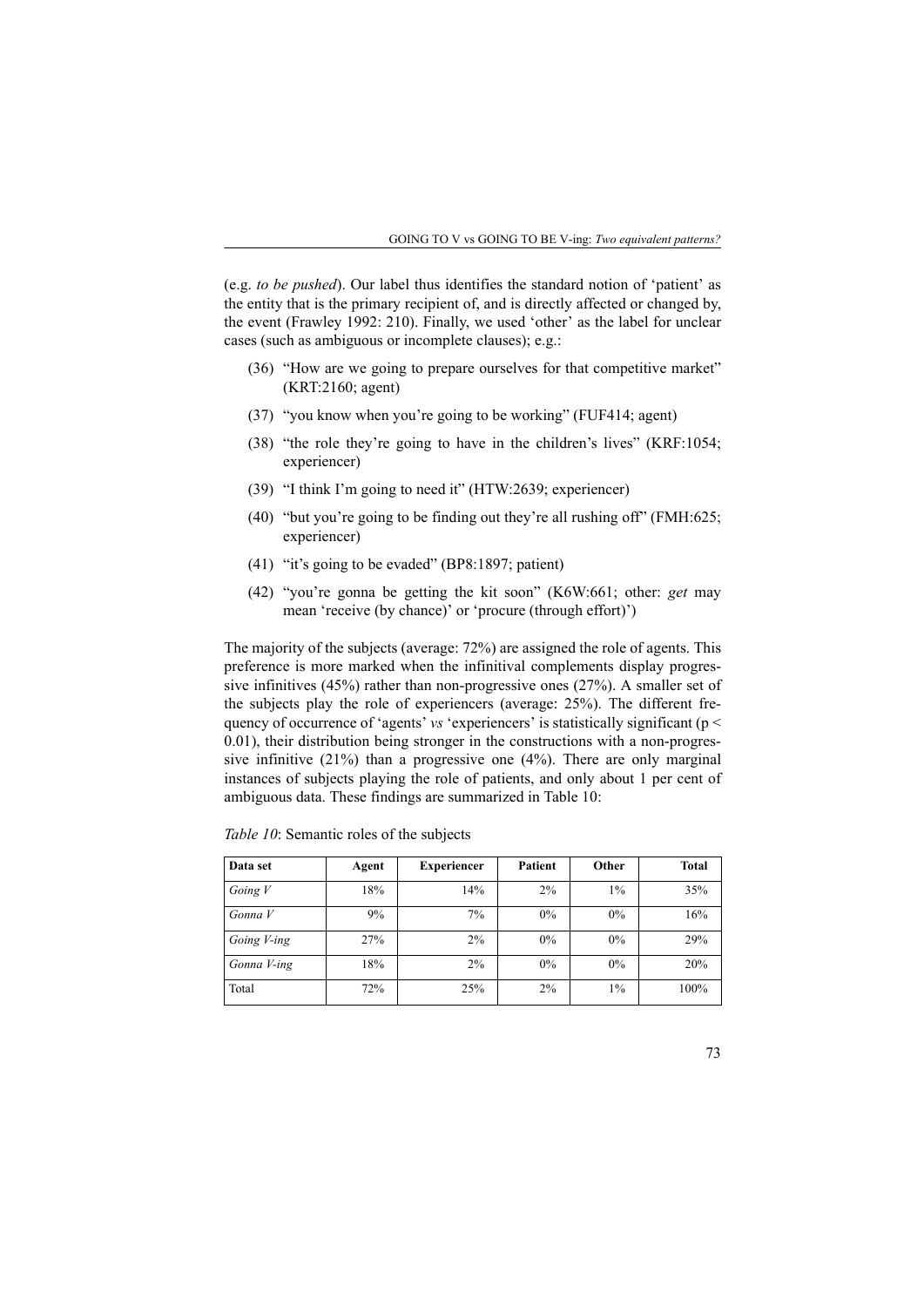*ICAME Journal No. 35*

#### *3.1.10 Animacy of the subjects*

We classified the subjects of the clauses containing *going/gonna V/V-ing* in terms of their degree of animacy, to be understood as the influence exerted by an entity over an event, which often corresponds to the biological notions of life and locomotion (Frawley 1992: 89). We assigned the subject to three animacy categories: 'human', 'non-human animate' and 'inanimate'. We applied the label 'human' to two main groups of subjects: those encoded through pronouns unambiguously referring to people (i.e. all instances of *I, you, she, he, we, who, somebody, anybody, nobody*, and instances of *they* with a clear human referent in the neighbouring co-text and/or associated with a verb denoting a process applicable only to people, like *to think*), and those encoded as personal names or noun phrases identifying people.<sup>15</sup> We decided to use the label 'non-human animate' for subjects identifying animals either through descriptive noun phrases or through pronouns like *it* or *they* with a clearly relevant referent in the near cotext. We regarded as 'inanimate' the referents of subjects identifying concrete and abstract things, and institutions, including personified entities (see section 3.1.9). Finally, we used the label 'other' for all the other cases; e.g.:

- (43) "that people are gonna be going" (F7G:365; human)
- (44) "I'm gonna take it higher" (K7G:437; human)
- (45) "No your school's going to be a polling station next week" (KCH:249; inanimate)
- (46) "Mm. are going to be doing under the new contract" (H5E:193; other)

| Data set    | Human:<br>pronouns | Human:<br>other | Animate | Inani-<br>mate | Other | Global |
|-------------|--------------------|-----------------|---------|----------------|-------|--------|
| Going $V$   | 21%                | 5%              | 0%      | 9%             | $0\%$ | 35%    |
| Gonna V     | 11%                | 3%              | 0%      | 6%             | $0\%$ | 20%    |
| Going V-ing | 20%                | $1\%$           | 0%      | 5%             | $0\%$ | 26%    |
| Gonna V-ing | 18%                | $0\%$           | 0%      | $1\%$          | $0\%$ | 19%    |
| Total       | 70%                | 9%              | 0%      | 21%            | $0\%$ | 100%   |

*Table 11*: Animacy of the subjects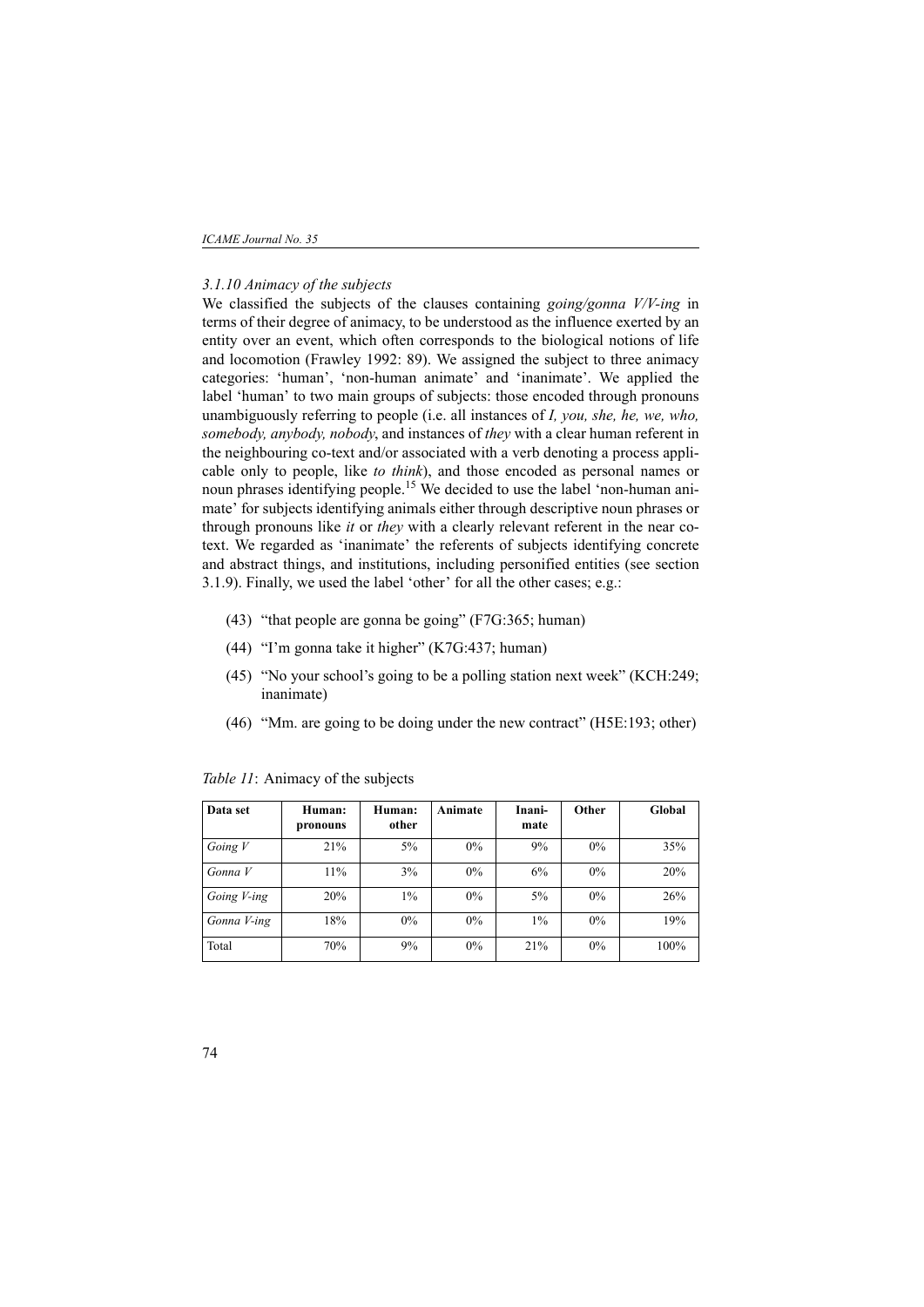Table 11 shows that the majority of the subjects of the clauses have human referents (79%). There are no instances of non-human, animate referents, while inanimate referents account for about 21 per cent of the data, and are three times as frequent in the *going to / gonna V* set than in the *going to / gonna be V-ing* set (15% *vs* 6%, respectively).

### *3.1.11 Syntactic types of the clauses*

The classification of the syntactic type of the clauses instantiating *going/gonna V/V-ing* was based on a consideration of the order of the clauses' subjects and predicate constituents. Matrix clauses containing no subject-(auxiliary) verb inversion were called 'declarative' and those displaying such an inversion were called 'interrogative'. We used the label 'other' for clauses with no subject inversion but a clause-final question mark, or with no subject or finite verb, or with a final question tag; e.g.:

- (47) "Is that gonna be suitable for you really?" (KSR:530; interrogative)
- (48) "I think it's going to rain" (KBH:6840; declarative)
- (49) "if you are going to be spending a whole lot of money" (KE2:509; declarative)
- (50) "you're not going to find one ten times as dear as the other, are you?" (JP5:176; other)
- (51) "Or perhaps you're going to wash your hands of the whole business?" (FEEE:2306; other)

Overwhelmingly, the concordances instantiate declaratives (see Table 12), especially with non-progressive infinitival complements (55%). Interrogative clauses account for only 11 per cent of the data, while the remaining 4 per cent of the data could not be assigned an unambiguous speech function.

| Data set       | <b>Declarative</b> | Interrogative | Other | Global |
|----------------|--------------------|---------------|-------|--------|
| Going to V     | 30%                | 5%            | $0\%$ | 35%    |
| Gonna V        | 25%                | 3%            | $1\%$ | 29%    |
| Going be V-ing | 14%                | $1\%$         | $0\%$ | 15%    |
| Gonna be V-ing | 16%                | 2%            | 3%    | 21%    |
| Total          | 85%                | 11%           | 4%    | 100%   |

*Table 12*: Syntactic type of the clauses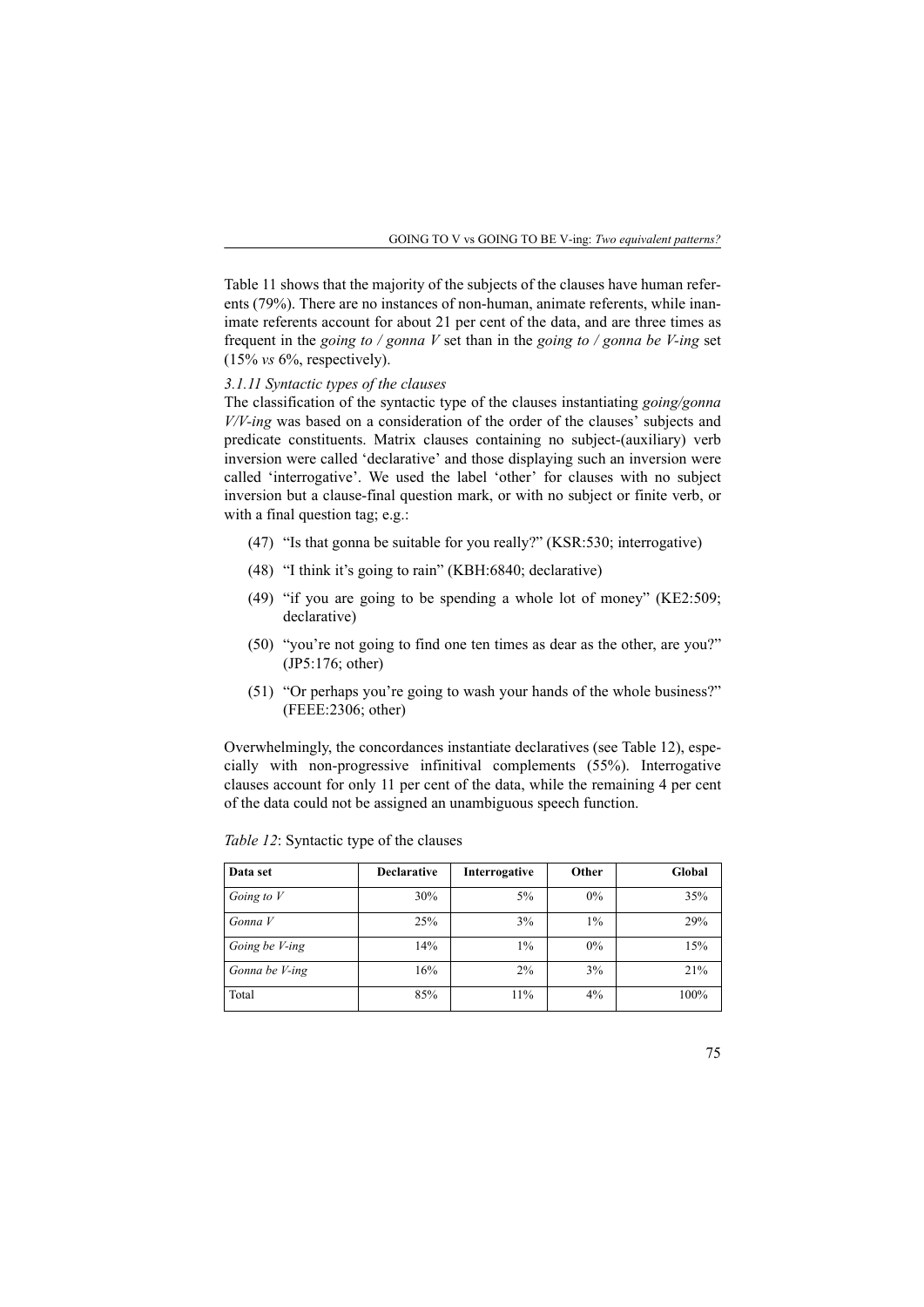#### *3.2 Meanings of the constructions*

As anticipated in section 3.1, we regarded the identification of the syntactic types of the clauses instantiating *going/gonna V/V-ing*, as well as the classification of the semantic roles and degrees of animacy of their subjects as features helpful, and even necessary, for a non-random, motivated assignment of semantic interpretations to the concordances. The meanings typically attributed to *going/gonna V/V-ing* (i.e. 'intention' and/or 'prediction') revolve around notions of 'deliberate volition' *vs* 'indirect cause or involuntary consequence/participation', respectively. The possibility of plausibly determining these notions rests on the detection and classification of the above discussed lexico-syntactic clues.

### *3.2.1 Classification of the meanings of the concordances*

We considered three meaning options as relevant to our data: (a) 'intention', understood as 'the projected realization of a conscious, deliberate and willing action by the subject'; (b) 'prediction', that is, 'the foreseeable realization of an event that involves the subject as an involuntary participant, whether sentient or not'; and (c) 'either intention or prediction' for ambiguous cases. (We thus did not consider more specific meaning distinctions like 'premeditation', 'imminence' or 'assumption'.)

To assign interpretive semantic labels to the concordances, we started out by taking into consideration the interplay of three features previously classified in the concordances: the semantic role and degree of animacy of the subjects, the syntactic type of the clauses containing *going/gonna V/V-ing* as well as the meanings of the verbs in the infinitival complements. More specifically, we adopted the following six interpretive criteria, relevant to the constructions and their immediate environment:

– criterion 1: the meaning of 'intention' applies to a concordance in which a first person subject encodes the semantic role of an agent in a declarative (cf. Bybee 1988: 255). We regarded it as likely that the utterer of a message in the first person, as a volitional agent, is making predictions about their will to act rather than about circumstances that will affect them independently of their will; e.g.:

- (52) "Look, here's what I'm going to do" (FR3:1580)
- (53) "we're gonna be taking up our morning offering" (J90:264)
- (54) "Yeah. I was gonna say." (KSR:1105)

– criterion 2: the meaning of 'intention' also applies to a concordance in which a second person subject encodes the semantic role of an agent in an interrogative.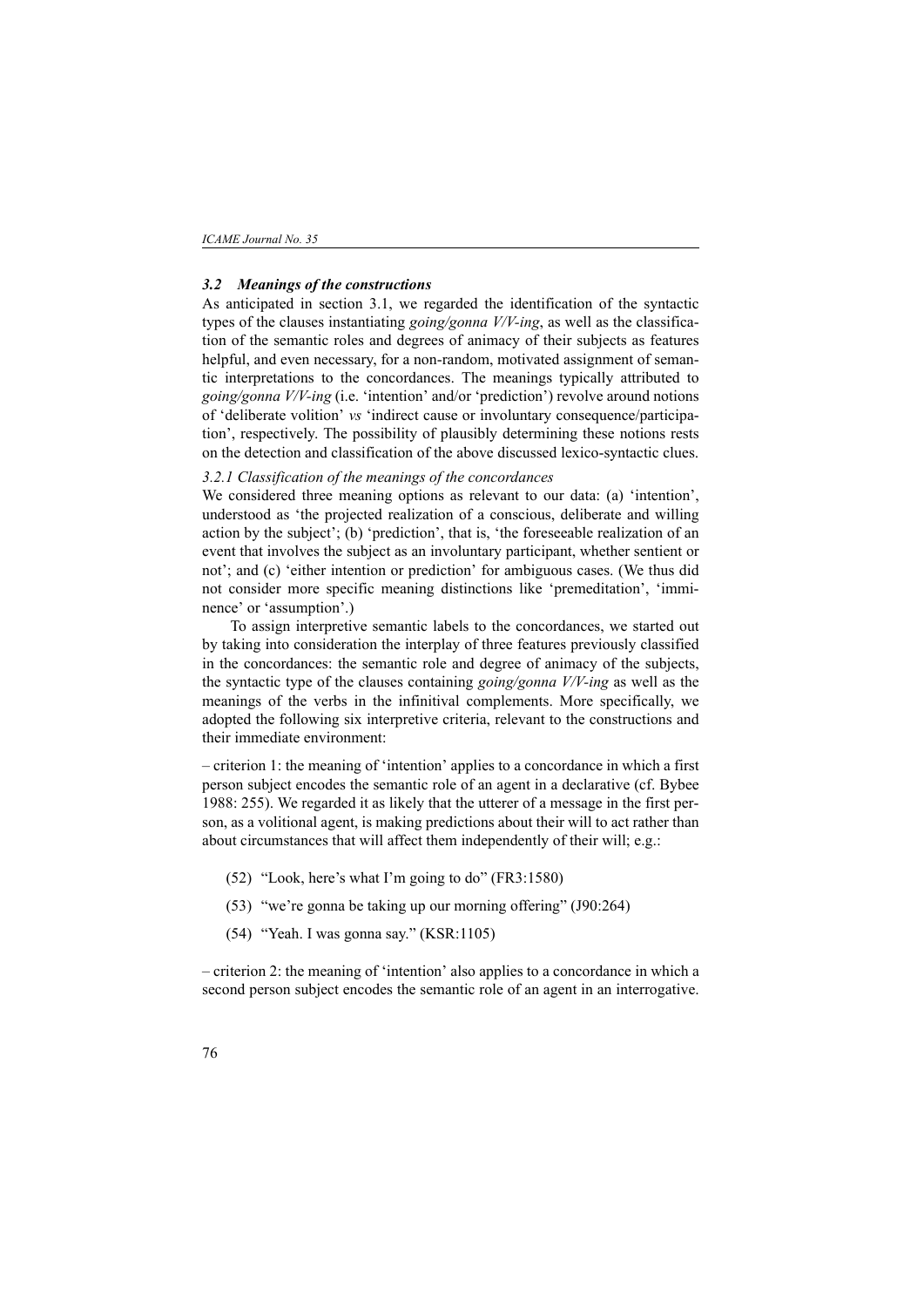We regarded it as plausible that an addresser assumes that their addressee – identified by a second-person subject – is a rational and co-operative co-interlocutor, and also a volitional agent, who can be asked questions about their ability and willingness to control their future deliberate acts, rather than someone who can be sensibly queried about events that are not under their control; e.g.:

- (55) "What are you going to do about that conifer?" (KBB:337)
- (56) "How are you gonna be occupying yourself?" (K6Y:949)
- (57) "What are you gonna be doing now that you're not working?" (K6Y:945)

– criterion 3: the meaning of 'prediction' applies when a concordance expresses an involuntary experience, unintentional cause, state or the undergoing of a process realized by some other entity, and/or when the subject of the clause denotes an inanimate entity (cf. Bybee 1988: 255). In such cases, it is the nature of the verb that mainly determines the interpretation, with the caveat that some verbs are compatible with both an 'intentional' as well as an 'unintentional' reading (e.g. *get*, *harm, work*), and that some verbs change their (un)intentionality value depending on the argument they take (*give thanks vs give results*); e.g.:

- (58) "I honestly don't know what's going to happen then" (K5J:492)
- (59) "Preserving such diversity in the context of diminishing INSET budgets and the trend to school-led INSET is going to become increasingly difficult" (G1F:1295)
- (60) "If you square a number you're gonna get a positive answer" (KND:709)
- (61) "and unfortunately it's going to take a while" (KCE:6265)

– criterion 4: the meaning of 'prediction' also applies when a concordance encodes a first person agentive subject in an interrogative. The interpretation here is due to the interplay between the syntactic type of the clause and the semantic role of the subject. Indeed, when addressers identified by first-person agentive subjects ask themselves what they are going to do, they are wondering what will happen to them, rather than trying to penetrate the recesses of their minds to figure out what it is exactly that they intend to do. Thus, a sentence like *Where am I going to go?* can be more sensibly paraphrased as *Where can/should I go?* than as *Where do I want to go?*; e.g.: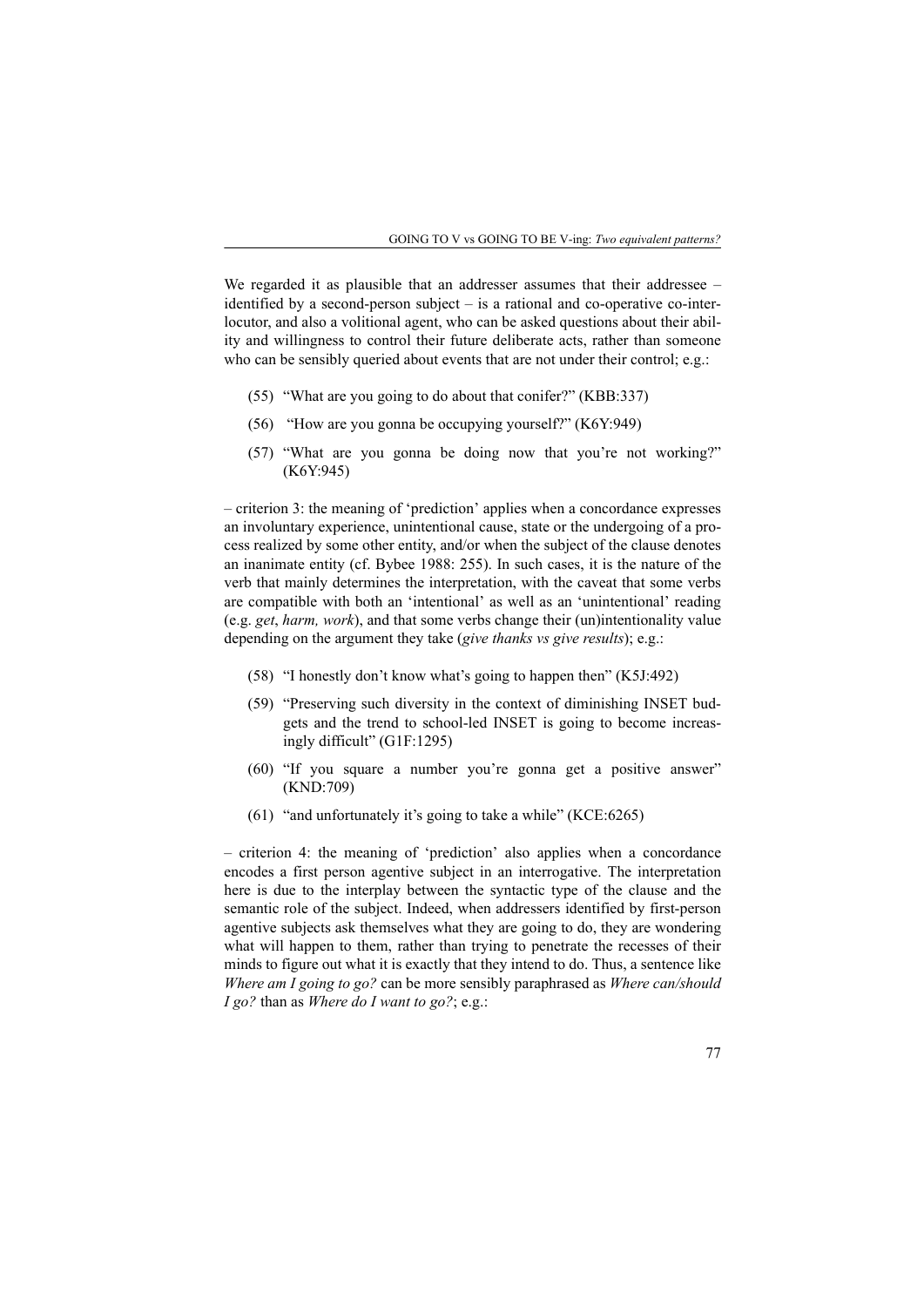- (62) "Were we going to be looking at guys backing into the path of oncoming lorries in order to preserve the decencies?" (HR9:376)
- (63) "are we going to decide what we think can be missed out?" (F7E:210)

– criterion 5: the meaning of 'prediction' also applies to a concordance encoding a second-person agentive subject in a declarative clause. Here too the plausibility of the interpretation is due to the interplay between the syntactic type of the clause and the semantic role of the subject. When an addresser makes a prediction about the future events involving the addressee – referred to by a secondperson subject – the former informs the latter of what is going to happen to him/ her, regardless of the latter's intentions or hopes. The prediction in this case may be based on background knowledge of external circumstances – possibly including the typical, and thus predictable, behaviour of the addressee – or an awareness of one's authority over the addressee (i.e. that one's present imposition will unfailingly determine a precise future course of events), but in any case does not involve a consideration of the other person's will. The notion of intention is not necessarily ruled out from such a scenario, but it can only be interpreted as the *speaker's* rather than the *subject's* intention; e.g.:

- (64) "it's the sort of thing you're going to be plotting anyway" (K6J:1218)
- (65) "And you are going to be going skiing" (KBF:13401)
- (66) "You're not going to be walking down that road and say look there's an ox or No" (FMG:351)

– criterion 6: the meaning of 'intention and/or prediction' is relevant to concordances encoding third person agentive – not necessarily human – subjects. In such cases, the addresser is informing the addressee about a third party that may either be intentionally planning future events or alternatively be inescapably affected by them; e.g.:

- (67) "everybody's gonna be colouring in" (KCK:28)
- (68) "and he's gonna be cooking all these sausages" (KCT:12018)
- (69) "People's gonna be sending them in" (KD8:3564)
- (70) "the future engineers are going to be coming from" (F8B:249)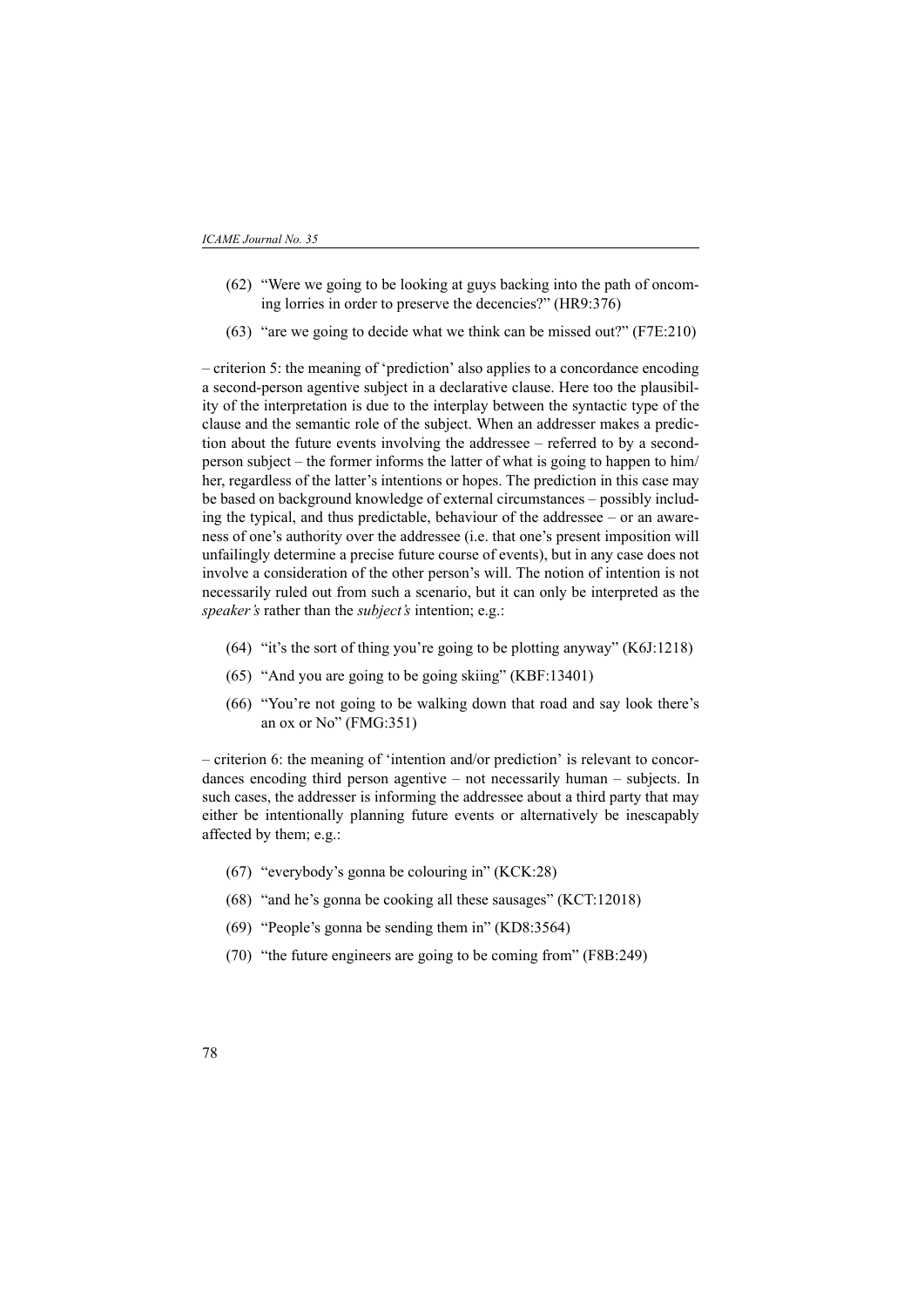- (71) "Quite how Phonogram are going to market the band remains to be seen" (CHB:1388)
- (72) "She thought he was going to start talking about abortions again" (EDN:1176)

Also, co-textual cues may further contribute to determining the interpretation to be assigned to a construction, in support of the above-mentioned classificatory guidelines. For example, in (73), the representation of an event as involving an experiencer in subject position signals that the meaning conveyed is 'prediction'; in addition, the embedding clause *to know*, which indicates degree of certainty, signals that the future event is to be interpreted as highly probable. In (74), a second-person agentive subject in a declarative suggests that 'prediction' is the meaning being conveyed; this is also signalled by the adverbial of certainty *no doubt*:

- (73) "We put enough rehearsal in to know we were going to be ok" (C9M:278)
- (74) "You're not going to give me his name, either, no doubt, because he told you something he shouldn't have done" (GV2:2927)

Table 13 summarizes the basic meaning assignment procedure adopted:

| Criteria                                                 | <b>Meaning assigned</b> |                   |                                |  |
|----------------------------------------------------------|-------------------------|-------------------|--------------------------------|--|
|                                                          | <b>Intention</b>        | <b>Prediction</b> | Intention and/or<br>prediction |  |
| 1. First person agentive subject in a<br>declarative     | $^{+}$                  |                   |                                |  |
| 2. Second person agentive subject<br>in an interrogative |                         |                   |                                |  |
| 3. Experiencer or patient and/or<br>inanimate subject    |                         | $^{+}$            |                                |  |
| 4. First person agentive subject in<br>an interrogative  |                         | $^{+}$            |                                |  |
| 5. Second person agentive subject<br>in a declarative    |                         | $^+$              |                                |  |
| 6. Third person agentive subject                         |                         |                   | $^+$                           |  |

*Table 13*: Basic meaning assignment procedure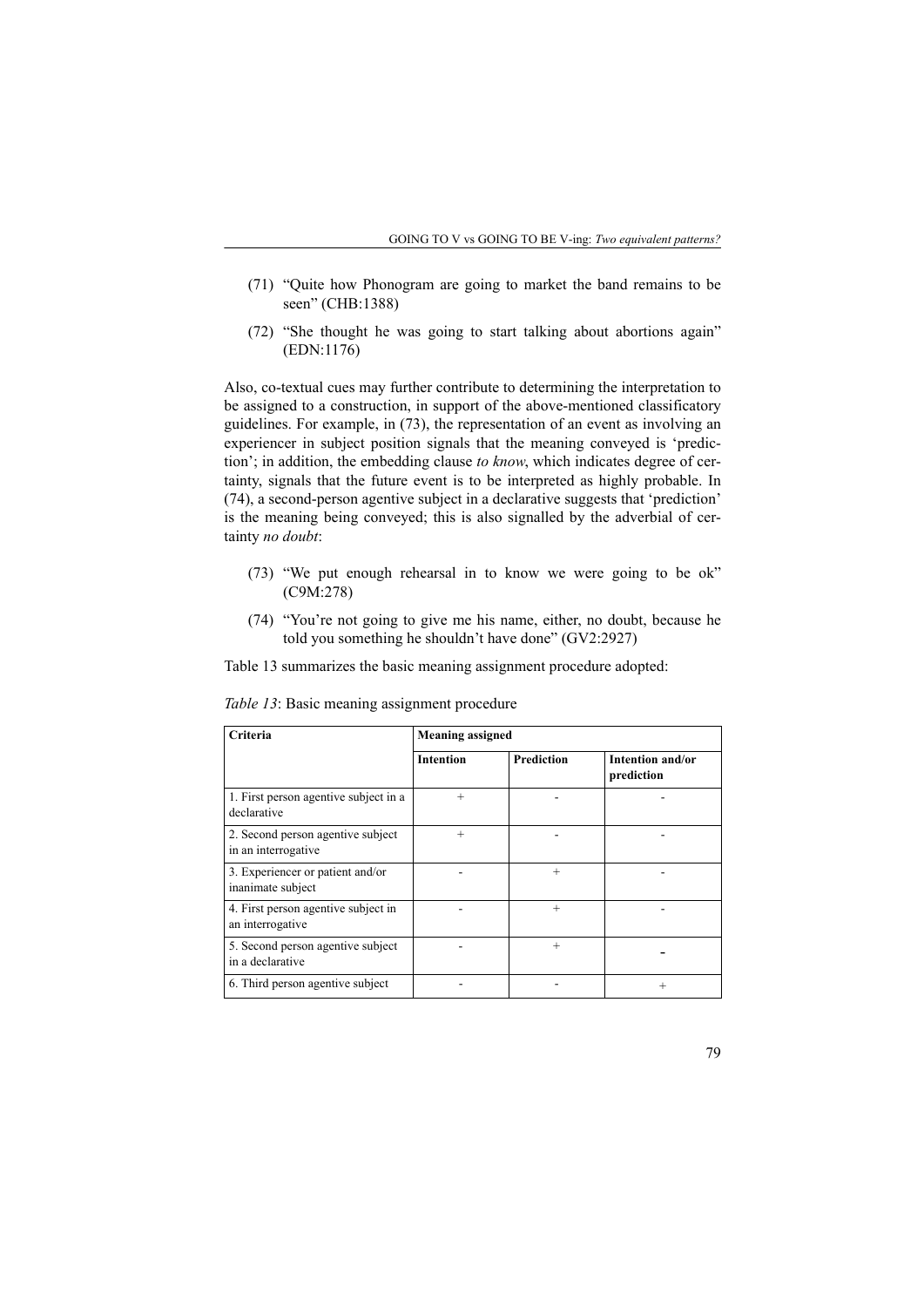The above criteria helped us assign plausible semantic labels to most of the concordances. However, we sometimes (see Table 14, last column) noticed that the application of these guidelines did not produce intuitively satisfactory interpretations, that is, the meaning assigned occasionally seemed to clash with our intuitive understanding of the concordances. In such cases, we also examined the wider semantic-syntactic environment of the constructions, looking for clues that might motivate our divergent interpretations.

To begin with, the encoding of a conscious deliberate act by an agentive subject does not necessarily also signal willingness to act; rather, it may imply a forced choice (i.e. a duty that one has to carry out, but whose realization requires deliberate intervention), or a predictable consequence that is not under the subject's control; in either case, this triggers a predictive reading. For instance, the deliberate act of paying encodes a strong refusal in (75) (i.e. it conveys determination, as it expresses the volitional notion of having made up one's mind), and the inevitable consequence of an external circumstance in (76) (i.e. it manifests coercion or forced involvement; indeed, "judging from the basis of the that" serves as the source of evidence for a predictive reading):

- (75) "Lepine walked to his rented car. No chances with the bus, and besides, he wasn't going to be paying any more bills" (ECU:1904)
- (76) "Ian said that judging from the basis of the that some of the nurses there are gonna be paying a hundred and twenty percent more, whatever it was, in contributions." (F7J:773)

Similarly, in the following examples, the lexical verbs *say*, *look at*, *produce* and *go up* denote conscious, deliberate acts; however, the *if*-clauses, which represent conditions, qualify the events depicted in the main clauses as probable consequences – and thus as predictable phenomena – rather than intentional acts:

- (77) "The other thing is that if you do ask these questions when the guy gets on the telephone to you, he's going to say, 'Here is somebody who knows something about the media, who knows how we operate.'" (KRP:328)
- (78) "If George wins, erm a lot of artists are gonna be looking at their contracts and erm those that are signed on similar terms will no doubt want to er er renegotiate. George Michael will be giving evidence and the case could last till Christmas." (K6D:170)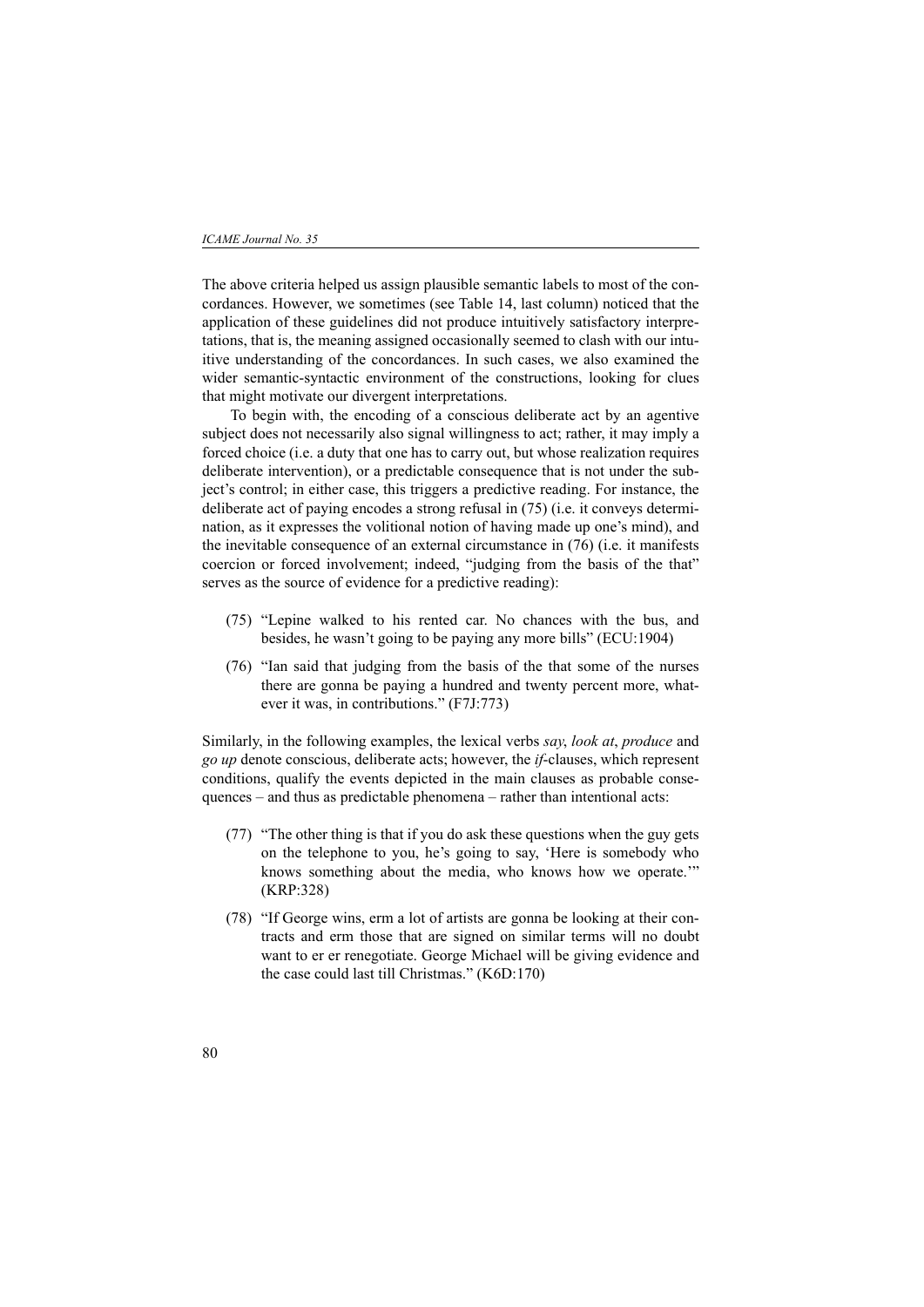- (79) "you're that if everybody was the same then erm then you're somehow necessarily going to be producing at a subsistence level" (KM6:579)
- (80) "He's going to be going up erm each weekend if this happens" (KE2:46)

Also, adverbs or embedding structures may affect the interpretation of given concordances. In (81) and (82), *obviously* and *I think*, which express degree of (un)certainty rather than (un)willingness, colour *going/gonna V/V-ing* as expressions of prediction, even if the lexical verbs in the infinitival complements encode intentional acts; along the same lines, agentive verbs like *help* encode the notion of volition, but if applied to inanimate subjects, they can only be assigned a predictive reading, as in (83):

- (81) "Yeah. And we're obviously going to ask him to He, he" (KD8:4566)
- (82) "Well, I think that's what we're gonna be doing" (KCW:2096)
- (83) "It's not gonna help the patient like, at the time, like, at the time if your patient complains, something will be done" (KBU:1551)

From the opposite perspective, verbs denoting involuntary experiences like *be* and *find out* may be used in the encoding of events represented as intentional, that is, as the outcome of goal-oriented, volitional effort (i.e. as if they evoked an implicit notion of volitional attempt or decision); e.g.:

- (84) "Yeah. I am going to be in the front seat! Oh no you're not!" (KBL:3044)
- (85) "And I've got this with Neil. The moment I get er over Christmas, I'm going to be finding out where are the training courses. That's it." (KBF:6649)

Moreover, not all intention-oriented *vs* prediction-oriented co-textual elements are easily classifiable, as the following examples illustrate:

- (86) "Good, because with this new project in the offing I'm going to be working to a very tight schedule." (HA7:3142)
- (87) "For instance, if you are going to be discussing inner city problems" (ADK:1731)
- (88) "So you're gonna be heading for the sun? Yeah. Spain" (FLK:343)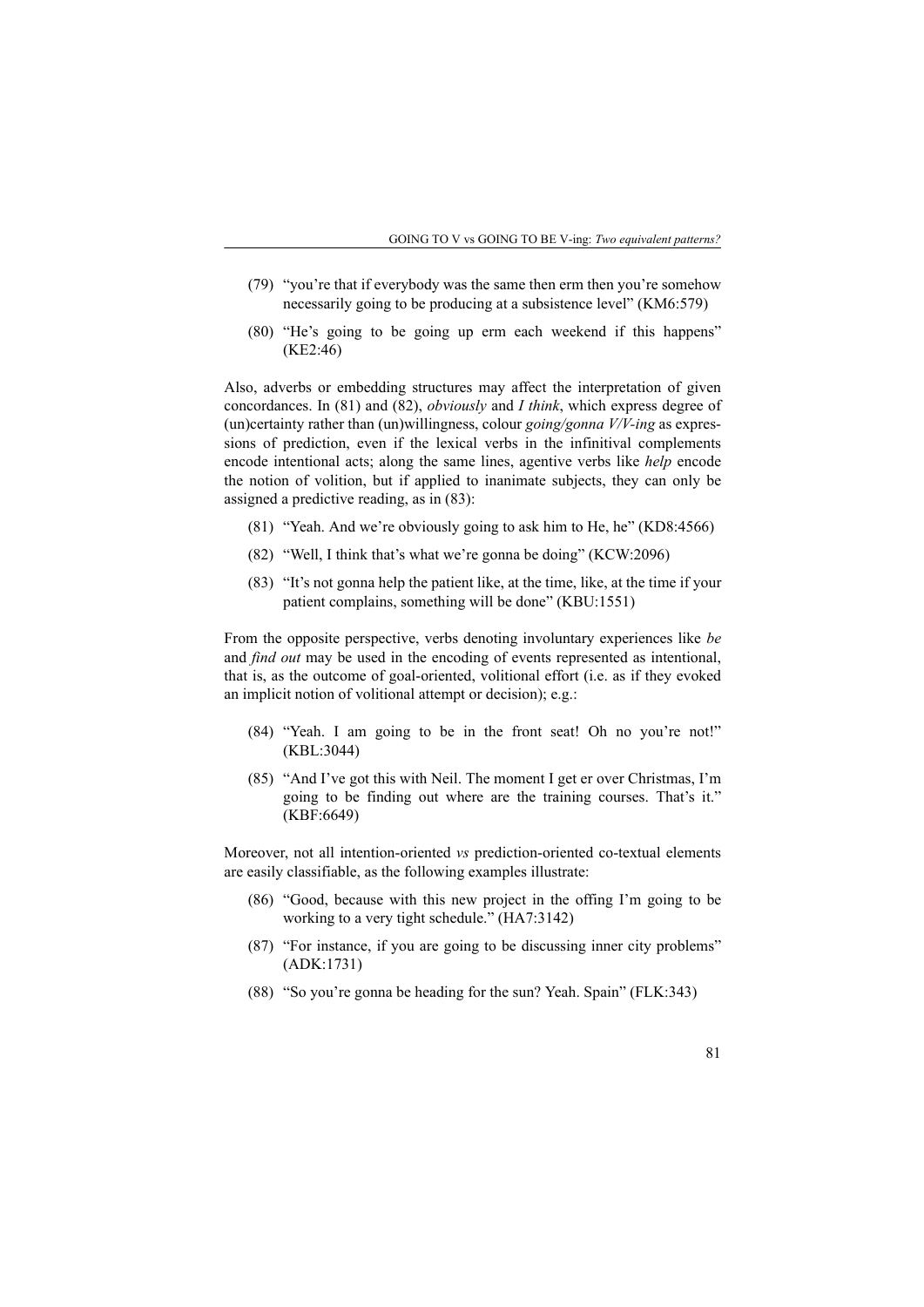In (86), the occurrence of a human agentive first-person subject signals 'intention', but the expression *in the offing* hints at a cause likely to bring about the event being discussed as a consequence to be expected. In (87), the presence of a second-person subject in a declarative suggests that 'prediction' is the right interpretation, but the introductory *if* prefacing the construction makes this compatible with an 'intentional and/or predictive' meaning. In (88), the syntax suggests that the original utterance was a declarative, but the punctuation signals that it was intended as a request for information; the meaning conveyed is therefore that of 'intention' rather than 'prediction'.

Therefore, our coding procedure for the assignment of meanings to the constructions first took into consideration the syntactic type of the clauses, the semantic role of the subjects, and the grammatical person (first, second or third) of the subjects. When the interpretation as determined by these semantic-syntactic cues seemed to be at variance with the intuitive interpretation attributable to a given concordance, then we also took the larger co-text into consideration. We cannot claim that our meaning attribution procedure actually detects the meaning the speaker had in mind on any specific occasion. However, the procedure adopted represents an attempt at a consistent and replicable classification of the meanings of the *going/gonna V* and *going/gonna V-ing* concordances, meanings whose assignment can be plausibly motivated by co-textual clues.

Table 14 summarizes the findings of the application of the above procedure to our sample. 'Prediction' is the most frequently instantiated meaning, accounting for about 66 per cent of the data. Its distribution is similar in the main sets; indeed, it accounts for 34 per cent of the *going/gonna V* data and 32 per cent of the *going/gonna V-ing* data, respectively. The next most frequent meaning is 'intention', relevant to about 27 per cent of the concordances; more specifically, 12 per cent of the *going/gonna V* set and 15 per cent of the *going/gonna V-ing* set. The difference in frequency of occurrence of the two meanings is statistically significant ( $p < 0.01$ ). Finally, about 7 per cent of the data is compatible with a twofold interpretation. Overall, about 8 per cent of all the concordances were classified on the basis of co-textual cues apparently overruling the main classificatory criteria presented above.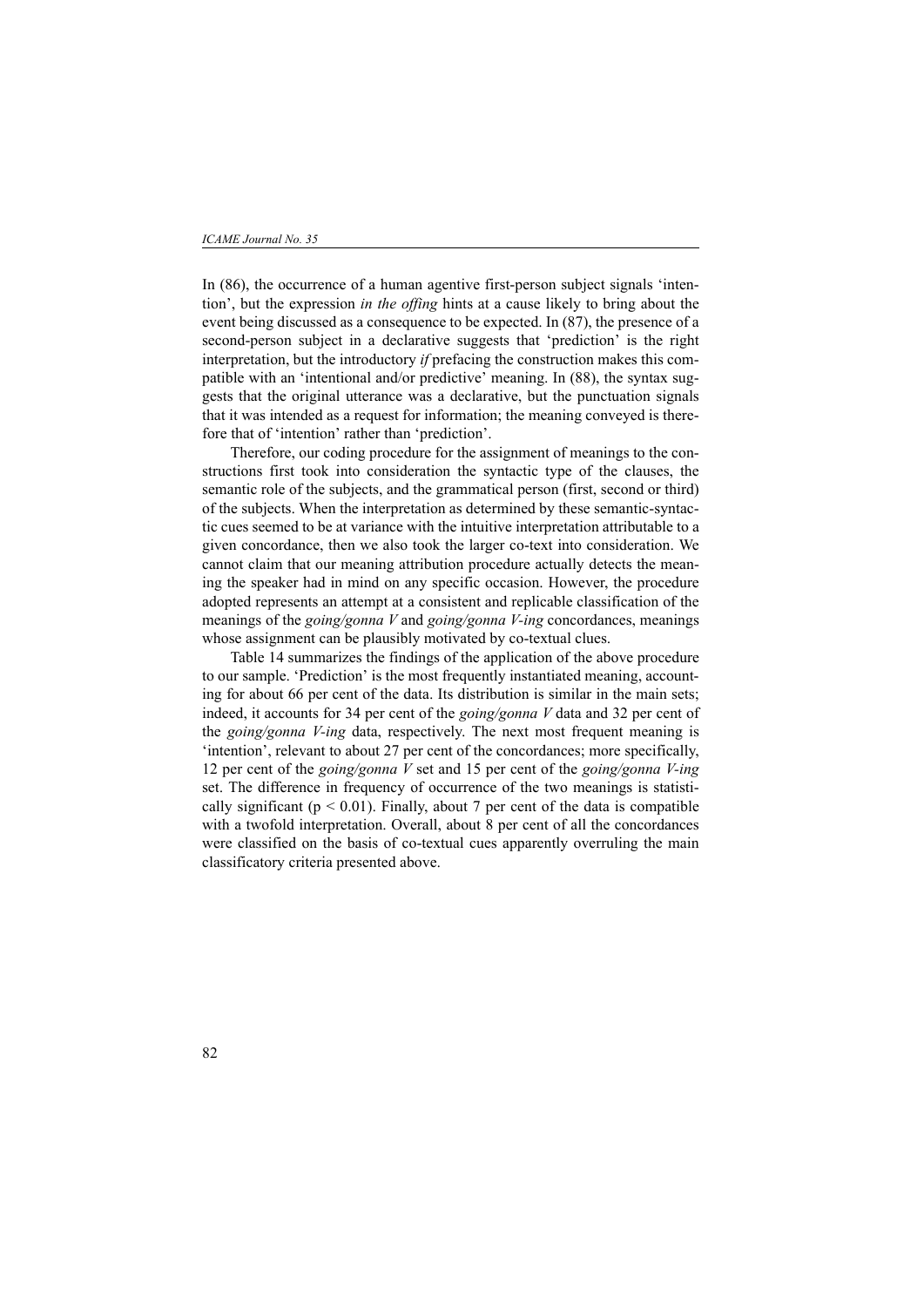| Data set    | Intention | <b>Prediction</b> | Either | <b>Total</b> | Co-text overruling<br>classification rules |
|-------------|-----------|-------------------|--------|--------------|--------------------------------------------|
| Going $V$   | 7%        | 25%               | 3%     | 35%          | 2%                                         |
| Gonna V     | 5%        | 9%                | $1\%$  | 15%          | $0\%$                                      |
| Going V-ing | 9%        | 19%               | $2\%$  | 30%          | $1\%$                                      |
| Gonna V-ing | 6%        | 13%               | $1\%$  | 20%          | 5%                                         |
| Global      | 27%       | 66%               | 7%     | 100%         | 8%                                         |

*Table 14*: Distribution of meanings 'intention', 'prediction' and 'intention and/ or prediction'

Therefore, the constructions often appear to convey clear-cut intentional or predictive values, mostly identifiable by applying the above-described procedure. Resorting to other co-textual information for assigning an interpretation is necessary only for a small number of concordances. Despite this, there still remain cases in which the interpretation cannot be disambiguated even in context.

## *4 Discussion*

In this study we addressed two questions: one, under what co-textual conditions – similar or different – *going/gonna V* and *going/gonna V-ing* are used, and two, how to plausibly assign the meanings of 'intention' and/or 'prediction' to instances of *going/gonna V*/*V-ing* on the basis of semantic-syntactic clues of their co-text.

With regard to the first question, our data suggests that *going/gonna V-ing* displays colligational patterns highly comparable to those of *going/gonna V*. Both constructions show a preference for the oral medium, are realized mostly with the phrase *going to* rather than the word *gonna*, tend to combine with active infinitives, usually have finite verbs conjugated in the present tense and appearing in contracted forms, may occasionally co-occur with adverbs, tend to occur in affirmative declaratives, and are typically associated with subjects encoded in the form of pronouns (especially first and second person) whose referents identify human agents. Finally, both constructions can encode the grammatical meanings of 'intention' or 'prediction' or be ambiguous between the two, and display similar distribution patterns for these semantic distinctions. Overall, therefore, *going/gonna V* and *going/gonna V-ing* reveal converging semantic and syntactic patterns when their immediate co-textual environment is taken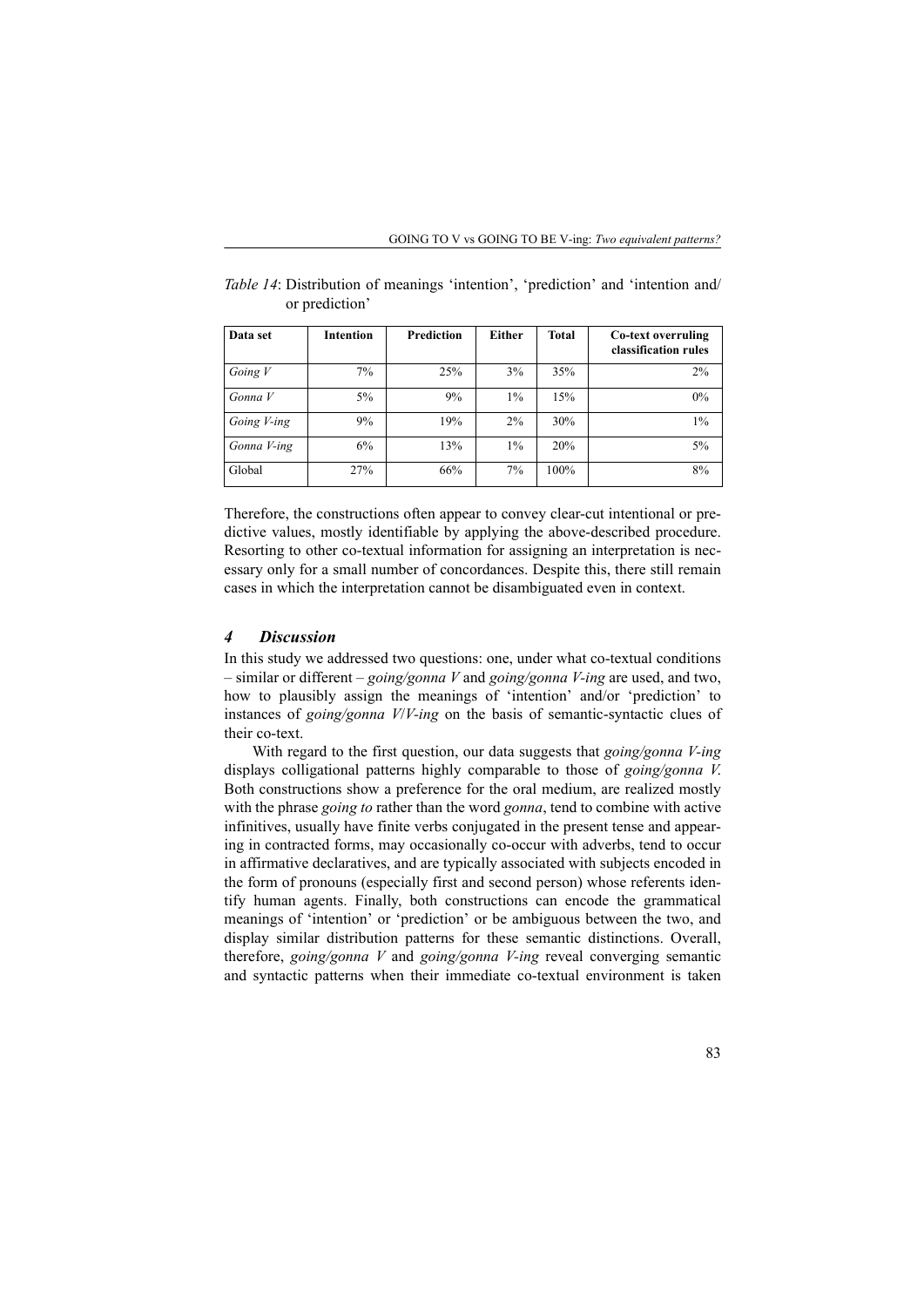into consideration, even if neither construction shows a distinctive preference for a specific set of lexical verbs representative of a specialized semantic field.

The progressive and non-progressive data sets, however, differ in other respects. The *going/gonna V-ing* concordances occur in spoken data much more frequently (72%) than the *going/gonna V* concordances (52%), the latter being also frequently instantiated in literary texts (see Table 4). Also, the *going/gonna V-ing* concordances are more frequently associated with agentive subjects, and with contracted, present tense forms of the matrix verbs. That is, they correlate more strongly with features of spontaneous, oral, dialogic interaction. Finally, *going/gonna V-ing* is, on the whole, much less frequent than *going/gonna V*, the former being marginally represented in the BNC as a whole (see Table 1). Its link to the here-and-now of the communicative context (i.e. its association with features of informal, unplanned interaction), its limited frequency and the concentration of its distribution mostly in spoken data suggest that *going/gonna Ving* is a construction that characterizes an informal register, and that it is not fully established yet; indeed, it is emerging in that form of language production which is in general open to the introduction of innovative expressions, namely speech. *Going/gonna V-ing* may thus be a manifestation of the increasing spread of the progressive in English, which is subject to weaker and weaker co-textual constraints (Gavis 1998, Hundt 2004).

In addition, there are qualitative differences between *going/gonna V* and *going/gonna V-ing*, which our corpus sample reveals in part. The presence of a progressive infinitive in *going/gonna V-ing* attributes the semantic notion of 'being in progress' to the event being represented, if this is being compared to another one located in the same temporal context. Thus, for instance, *We are going to be having lunch when they arrive* signals that the event of having lunch extends before, during and after the arrival of a third party; the former is an ongoing, future event – glossable as 'will already/still be in the process of having lunch' – that forms the background against which the latter, punctual event is framed. Alternatively, the event in progress can be associated with a parallel one taking place over the same extension of time, as in *When he's swimming, I'm gonna be making my phone calls*. Our sample contains a few concordances in which *going/gonna V-ing* is used with a progressive meaning; e.g.:

- (89) "Next Sunday at this time we're going to be having a a [sic] service of rededication for the leaders of our organizations" (G5H:9)
- (90) "Well certainly not in the period during which we're going to be discussing the various submissions" (HVJ:244)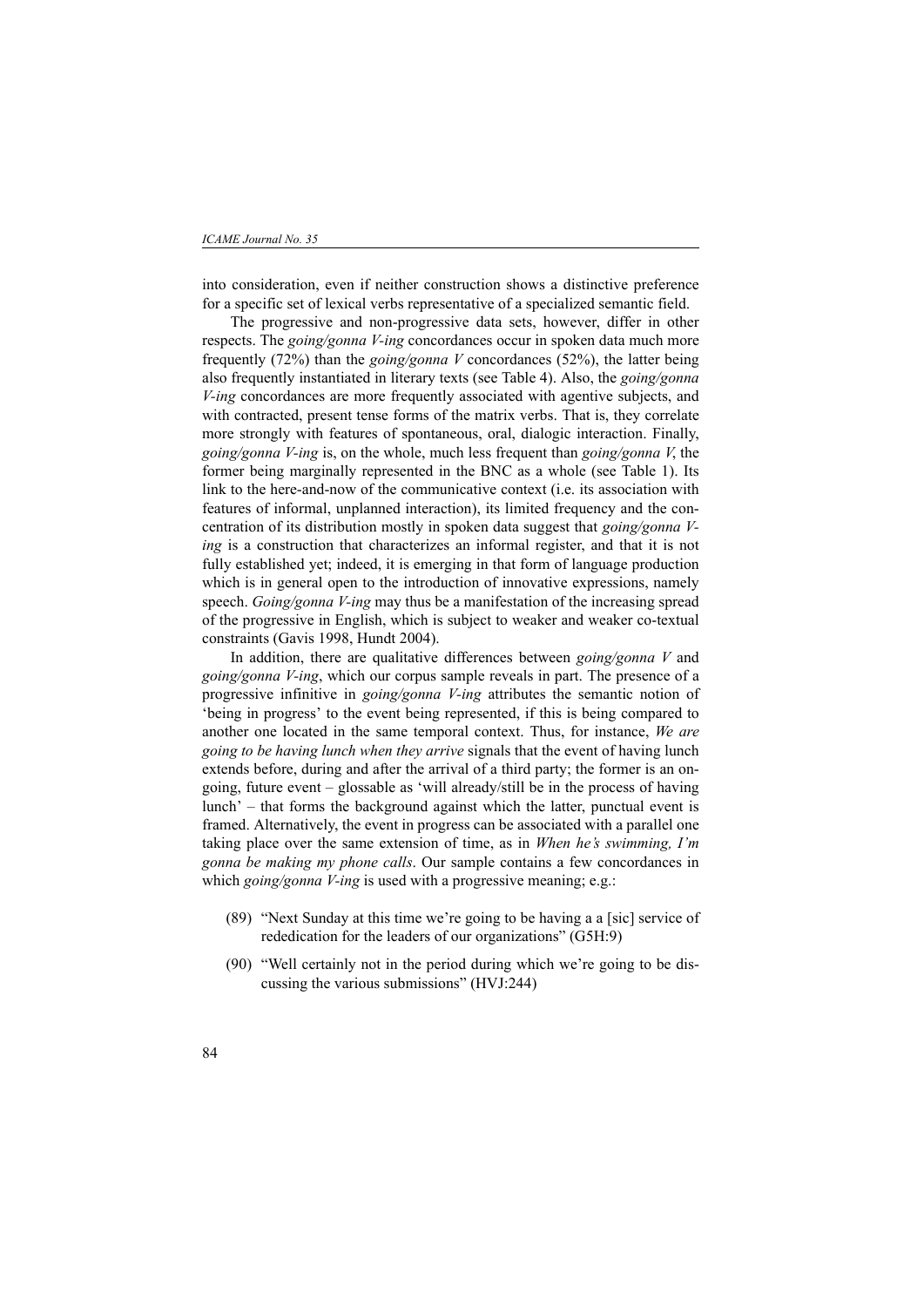(91) "and whilst we're singing this we're gonna be taking up our morning offering" (J90:264).<sup>16</sup>

Despite the limited number of instances found, the compatibility of *going/gonna V-ing* with the progressive meaning may explain why there are no stative verbs used in the  $V$ -ing form in our sample,<sup>17</sup> and why punctual verbs only occasionally occur in this form.<sup>18</sup>

In addition, the notion of 'being in the process of performing an action' may also colour instances of *going/gonna V-ing* with the pragmatic nuance of 'being engaged in a course of action (independently of one's will)', the adverbial triggering an implicature ('deliberately, but not necessarily willingly'). For instance, in *I'm going to be doing this for the rest of my life, if I'm not careful*, the future action is represented as an extended event that will be in progress – due to the explicit encoding of progressive aspect – and that the subject-speaker will be involved in as it unfolds; the subject-speaker is thus portrayed as the participant that will happen – rather than decide – to realize the event when it is already under way  $-$  i.e. seemingly having no control over it  $-$  even if the event *per se* does require the performance of a deliberate act.<sup>19</sup>

Instead, in *I'm going to do this for the rest of my life, if I'm not careful, the* future action is represented as a whole event, not susceptible to change, definite and fixed (due to the lack of an explicit mark of the progressive), as if already decided upon by the speaker who sets out to carry out a deliberate action; however, this contrasts with the larger situation being represented, which is about unwanted consequences affecting, or happening to, the subject-speaker in contrast with, or independently of, her/his desires (the *if*-clause identifies a hypothetical condition, from which a predictable conclusion can be drawn). As a result, this second sentence sounds less felicitous than the previous one. (In contrast, *I'm going to do this for the rest of my life, I really enjoy it* sounds fine because the speaker-subject's inferable decision to act is supported by a congruent motivation.)

Thus, in the representation of concomitant events, *going/gonna V-ing* is more compatible with a 'predictive' rather than an 'intentional' reading. In our sample, a few examples appear to bear this out. That is, some concordances encode deliberate actions, but require a predictive reading because they represent events as consequences of other events, rather than as outcomes of the subject's decisions – due to co-textual cues acting as evidentials – and as happening as a matter of course – due to the progressive, which acts as a responsibility-disclaimer, thus reinforcing and confirming the predictive reading (Celle, Smith 2010); e.g.: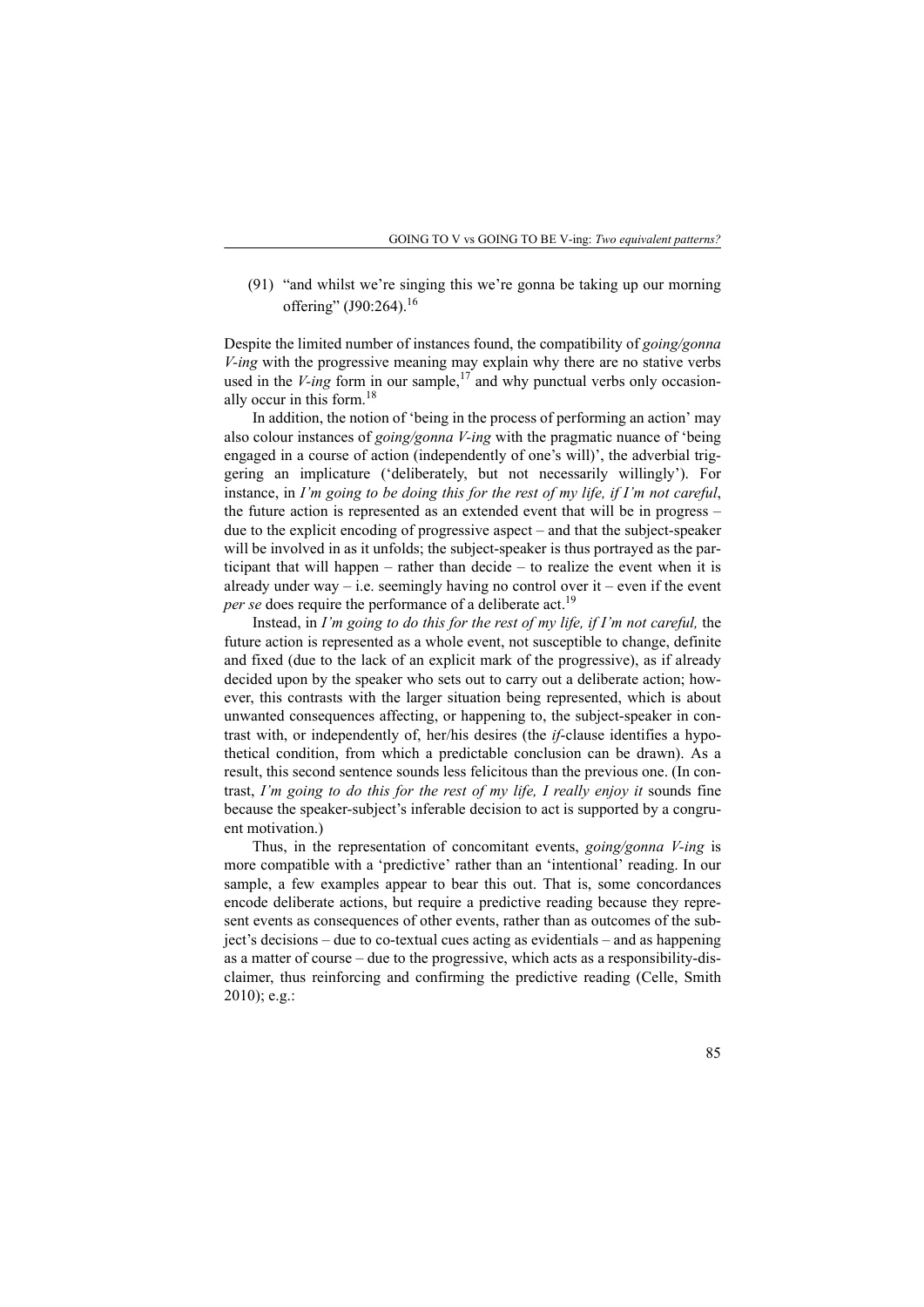- (92) "Judging by the thickness of the file in front of me we are going to be working together for some little time yet" (J17:1453)
- (93) "if we continue like this we're gonna be re-inventing the wheel every year" (J8D:1436)
- (94) "Because if you're speaking from a script you're going to be speaking like this (HUU:86).

At the same time, both the progressive and the non-progressive infinitive are felicitous with *going/gonna* if the event represented involves the subject as an experiencer, which necessarily rules out an intentional reading, as in *I am going to suffer for the rest of my life, if I am not careful* and *I am going to be suffering for the rest of my life, if I am not careful*; e.g.:

- (95) "if you square a number you're gonna get a positive answer" (KND:709)
- (96) "I want to know whether we're going to be blushing when they put him up in the Foreign Ministry at a press conference and he spills" (CJT:1344).

The above examples, therefore, suggest that the *going/gonna V* and the *going/ gonna V-ing* constructions are compatible with different semantic-pragmatic nuances: they can be associated with the representation of different types of events (i.e. in progress *vs* complete, unintentional *vs* deliberate). As in other syntactic constructions, the progressive in *going/gonna V-ing* may allow the speaker not to fully commit him-/herself to the representation of the situation, to describe it as susceptible to change (Williams 2002), and as dynamic and focused on the speaker's subjective interpretive perspective (Rydén 1997).

The second question addressed in this paper was how to assign the meanings of 'intention' and 'prediction' to instances of *going/gonna V/V-ing*, and how to motivate such assignment. We used syntactic and semantic co-textual cues as assignment criteria. More specifically, we considered an interplay of factors (i.e. (degree of) humanness, (degree of) agentivity, person number and the interactional function of messages) as co-determining the meanings of *going/ gonna V/V-ing*. That is, we did not think that either meaning is activated when a single given semantic/syntactic element is present. Thus, 'intention' does not equate merely with 'volition', but requires two concomitant notions – potential for deliberate volition plus willingness to act – while 'prediction' is possible, for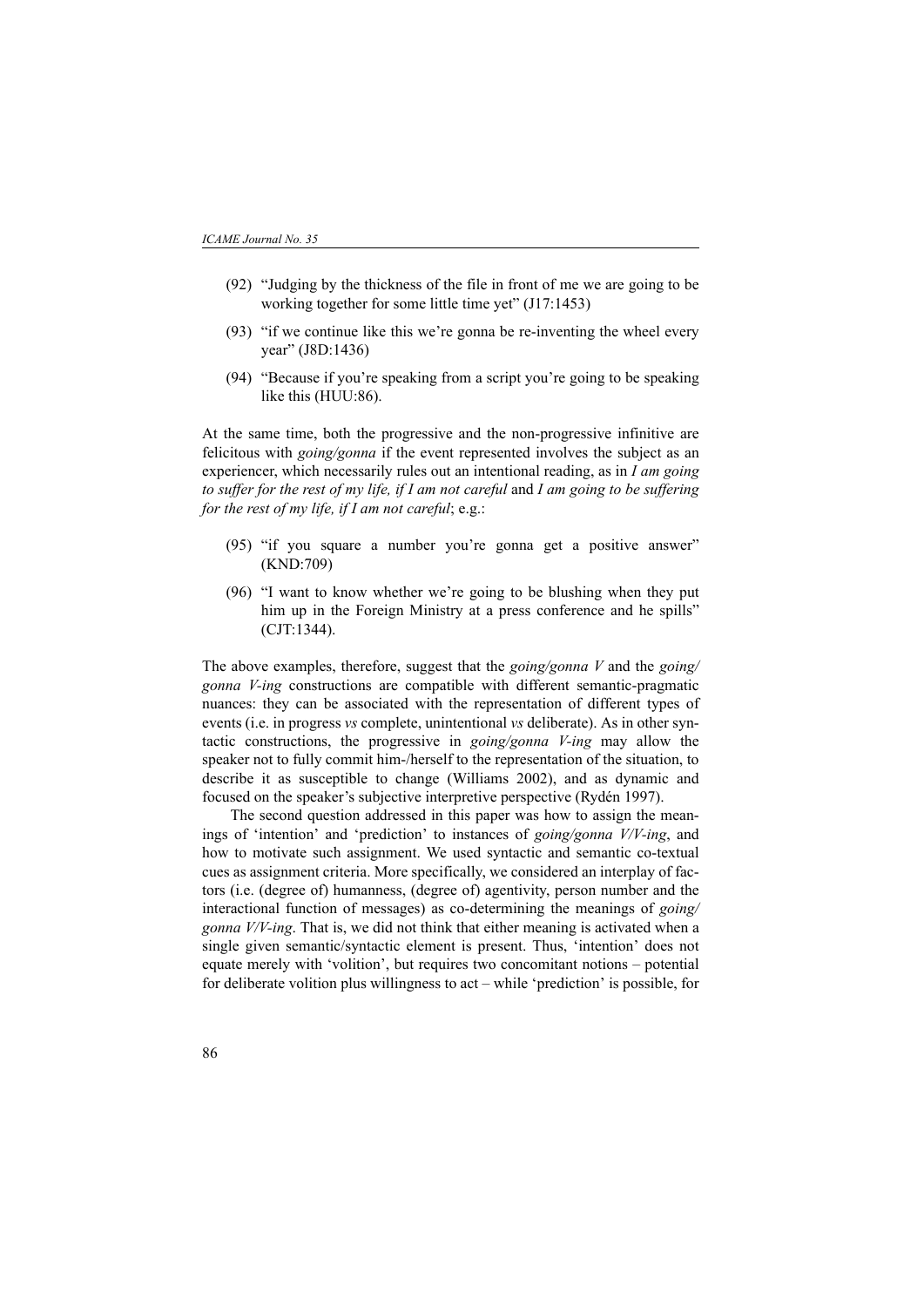instance, both with sentient human participants involved in involuntary experiences and with inanimate participants unconsciously causing events.

Our data shows that in most cases it is possible to unambiguously assign the meanings of 'intention' or 'prediction' (93%), while in a minority of cases (7%), the interpretation remains ambivalent between the two meanings. We also noticed that 92 per cent of the time (see Table 14) the assignment criteria adopted gave rise to interpretations that matched our intuitive classification of the concordances as instantiations of the meanings of 'intention', 'prediction' and 'either intention or prediction'. Both findings lend support to the validity of the assignment procedure adopted.

When there was a mismatch between our intuitive interpretation of a given concordance and its meaning assignment based on the above-mentioned criteria, it was still possible, however, to retrieve information from additional co-textual elements that could motivate the alternative reading. This strongly suggests that it is the variable co-text of instances of *going/gonna V* and *going/gonna V-ing,* rather than the constructions *per se* – which remain the same across concordances – that is involved in meaning assignment.

In particular, our findings reveal that the frequency with which the meaning of 'intention' is instantiated (32%) correlates not merely with the incidence of human subjects (70%) and agentive subjects (72%) in our sample, but with the frequency of first-person agentive subjects in declaratives (28%) and secondperson agentive subjects in interrogatives (1%). This suggests that meanings can be plausibly assigned by considering a set of relevant contextual elements.

### *5 Conclusion*

The global picture emerging from this study is that an interplay of factors guides the use of the *going/gonna V(-ing)* constructions. Their immediate co-textual environments are quite similar; in particular, they convey the same range of semantic values (i.e. 'intention', 'prediction' or either), although these meanings appear to be a result of converging semantic clues – especially the event types represented and participant arguments of the predicates – rather than a property of the constructions *per se*.

Despite these similarities, the usage of the constructions is not totally equivalent. *Going/gonna V-in*g is not as well-established as *going/gonna V*; the former is generally infrequent and typical mainly of oral, dialogic, spontaneous communication, which suggests it is an emerging construction, part of the larger phenomenon of the increase of the progressive in English. In addition, *going/ gonna V-in*g appears to be compatible with semantic and pragmatic nuances not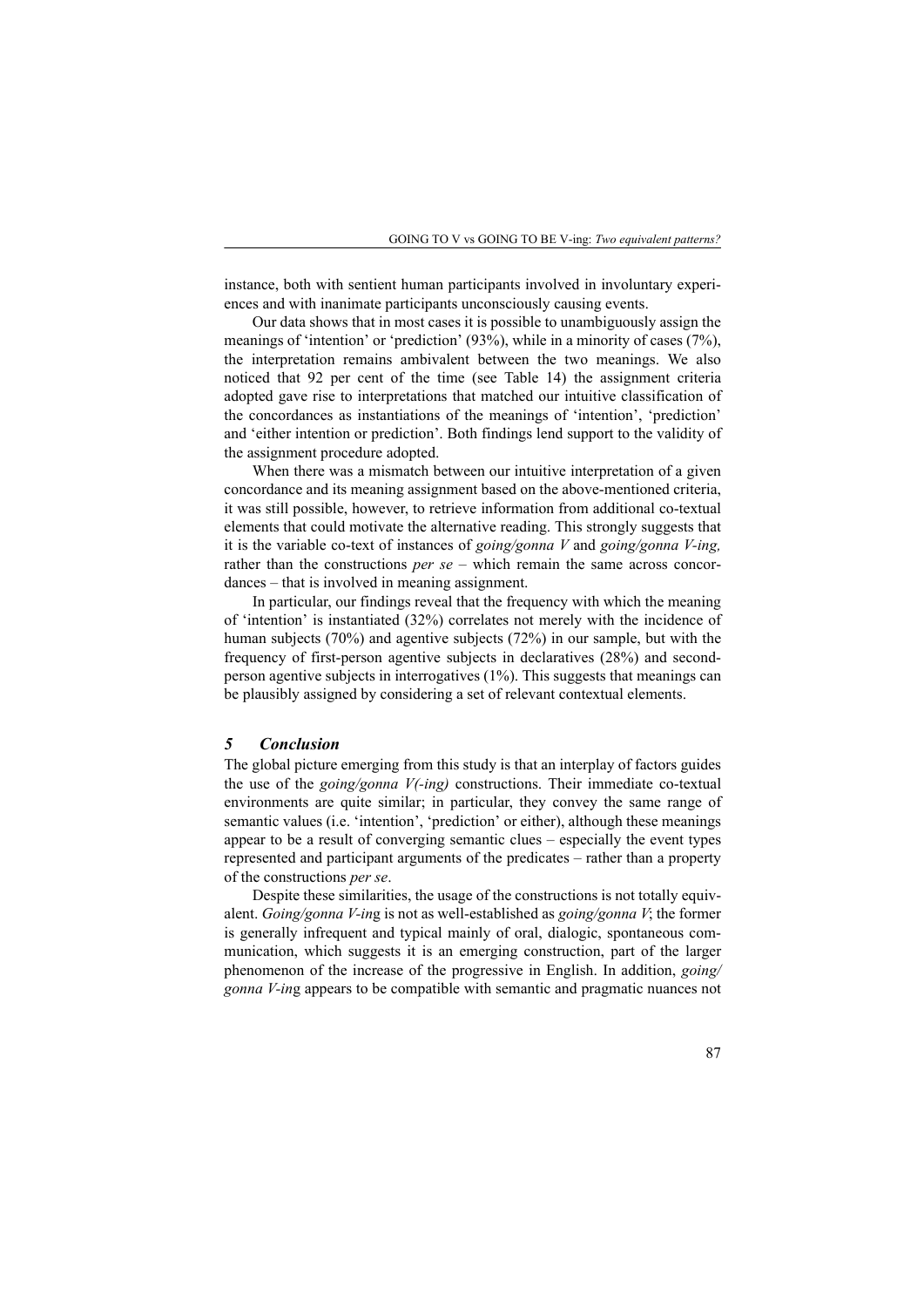#### *ICAME Journal No. 35*

as easily available to *going/gonna V*; this suggests that the morphological-aspectual encoding of the verbs in the infinitives is not necessarily an indifferent choice; that is, the progressive form may retain its progressive meaning (ongoingness) and be exploited for pragmatic purposes (e.g. expression of lack of intention), or indirectly evoke progressive meaning, thus pre-empting the use of *going/gonna V-ing* with stative verbs and discouraging its employment with punctual ones.

However, our corpus data does not allow us to carry out extensive, systematic comparisons of alternative morphological encodings of the same predicates (only 34 verb types are shared between the sets of *going/gonna V* and *going/ gonna V-ing* constructions; see section 3.1.8). The associability of the constructions with the representation of events differing in terms of aspectual marking and/or pragmatic implications can thus be directly checked with data specially elicited for that purpose. This suggests that an extension of this study could involve the collection and analysis of native speaker judgements on the suitability of the *going/gonna V* and *going/gonna V-ing* constructions with the representation of events differing in terms of duration (i.e. telic, punctual, durative, iterative, habitual), process-like qualities (i.e. dynamic, stative) and aspect (e.g. progressive, perfective), and on their pragmatic interpretability (e.g. intentionality *vs* involuntary involvement, tentativeness *vs* confidence/certainty).

### *Notes*

- 1. The authors would like to thank Dr Ylva Berglund for her precious help and advice in the selection of the data. The first and second author are responsible, respectively, for sections 1–3.1.11 and 3.2–5.
- 2. Binnick (1991: 62), however, calls it a post-present, while Comrie (1976: 64–65) includes it among expressions of prospective *aspectual* meaning.
- 3. Here and elsewhere, examples in italics are made up.
- 4. The resulting datasets, therefore, would *not* mirror the frequency and distribution of the *going/gonna V/V-ing* constructions in the BNC.
- 5. These include (a) cases in which *going* is used as motion verb (e.g. "she was now thinking about going to stay with her brother and his wife" B30:443); (b) cases where a *V-ing* form after *be* is syntactically part of the subject complement (e.g. "The whole problem is going to be catching her off guard" ASS:1976)'; and (c) cases in which the automatic POS-tagging has mistakenly analyzed an instance of *V-ing* as the form of a verb, rather than a noun or adjective (e.g. in "the main cost is going to be harvesting cost" (HY:111) *harvesting* is a noun that premodifies the noun *cost*, not a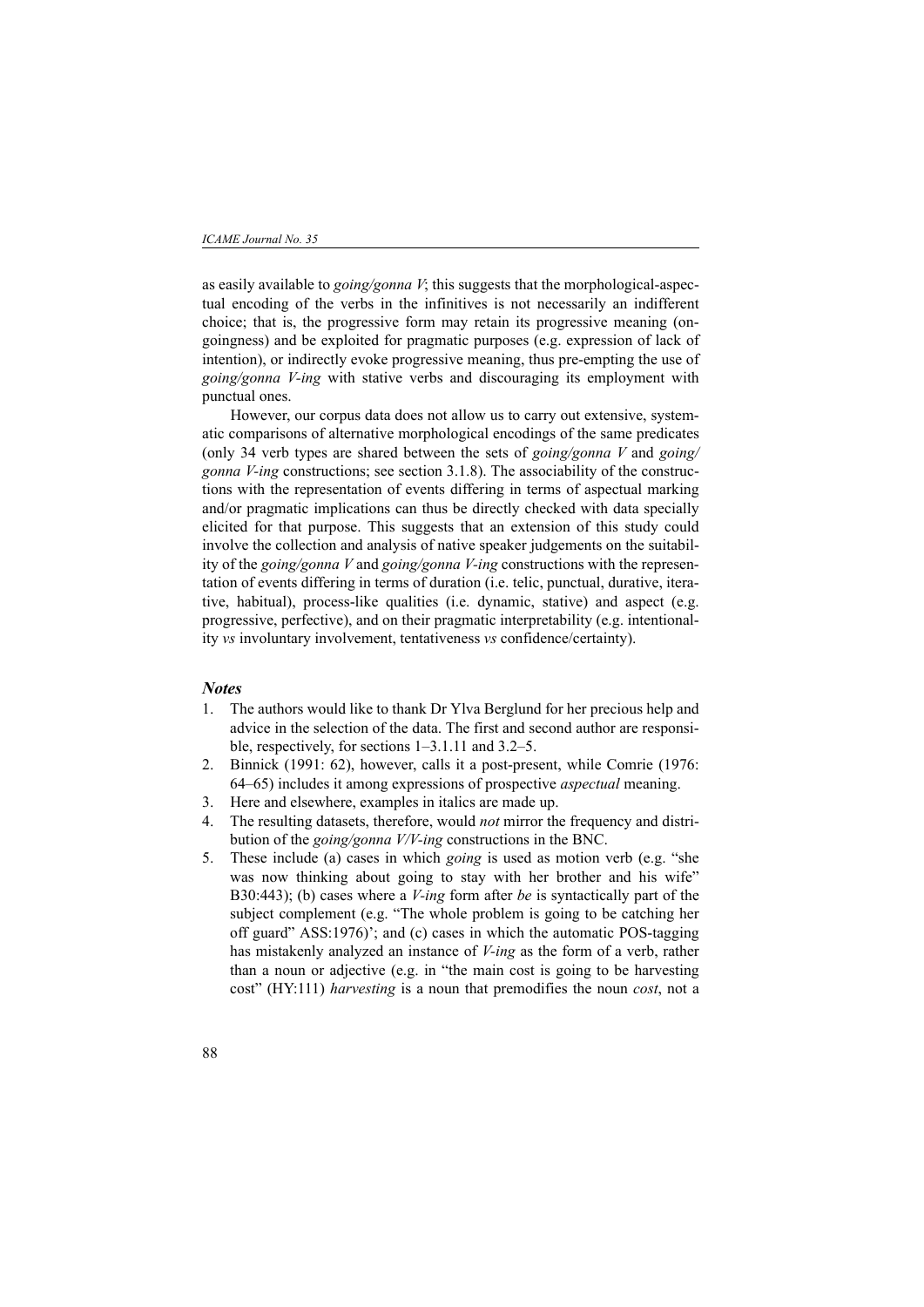verb that takes the noun *cost* as its argument; so the sentence means 'the main cost will consist in cost relevant to harvesting' rather than \*'the main cost will harvest cost').

- 6. This differs somewhat from Berglund and Williams (2007), who define four categories: prediction, prediction with some intention, intention, intention with some prediction.
- 7. We first worked on one fourth of the set together to be able to arrive at a common framework for the analyses and make sure we would adopt and follow a common coding procedure. We compared our individual analyses of the first quarter of the examples and discussed unclear examples in order to develop the analysis scheme. This way we were able to see where our analyses tended to disagree and address problematic cases with the view of making consequent analyzes more similar. Having trained ourselves on a section of the data, we moved on to analyze the rest of our examples divided into two sets. The analysed occurrences were merged and the results examined.
- 8. For an example, see Meyer's (1991: 176, 179) findings on the distribution and functions of appositions in various genres.
- 9. In addition, pragmatic inferences may be drawn about alternative encoding of a given construction; see Grundy's pragmatics (politeness)-oriented interpretation of the use (or non-use) of resumptives (Grundy 2000: 90).
- 10. This corresponds to the distribution of *going/gonna V* forms across spoken and written texts in the whole BNC: 52% *vs* 48%, respectively.
- 11. This is in line with Francis and Kučera's (1982: 555) findings about the distribution of progressive forms in the Brown Corpus.
- 12. The text type labels used in the table reproduce the BNC taxonomy. Here follows an explanation of what each label corresponds to. *Conversation*: conversation, recorded by volunteers carrying portable tape-recorders; *Other spoken*: spoken material sampled in four contextually based categories; *Unpublished*: written material such as letters, memos, reports, minutes, and essays; *Other published*: written material such as brochures, leaflets, manuals, advertisements; *Newspapers*: a selection of national and regional titles; *Non-academic/non-fiction*: written texts other than fiction or academic; *Fiction and verse*: imaginative literature; *Academic prose*: academic writing.
- 13. *Right after the verb phrase* means either 'immediately after the lexical verb' or 'after the lexical verb and its arguments'.
- 14. However, in the case of a repetition of the syntactic construction itself, we did not consider the re-occurring *going/gonna* form (e.g. "Yes that's right.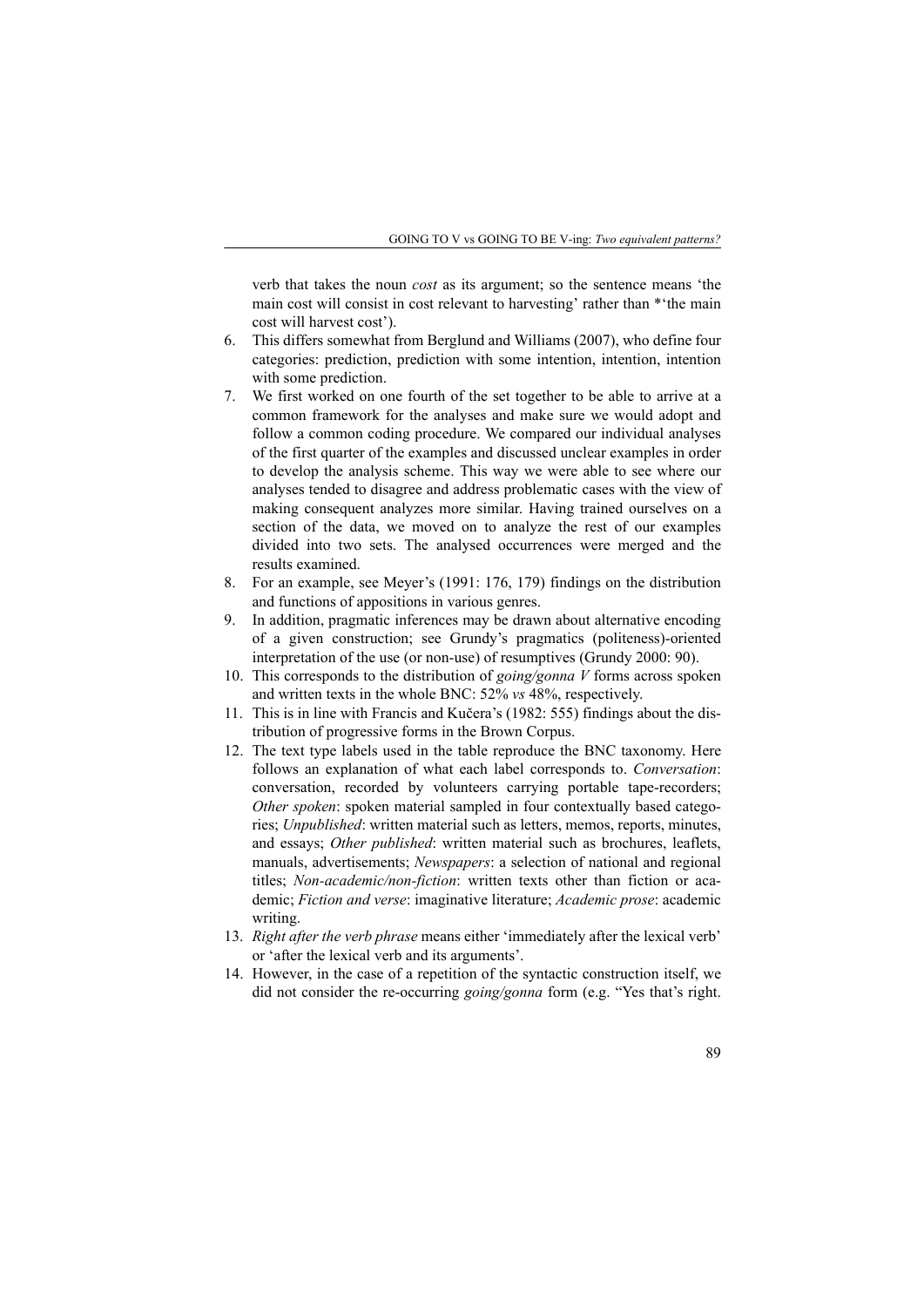He's going to be going to talk about the. We'd much rather you came to the banquet." JTE:876; lexeme: *talk*).

- 15. We thus did not make any internal distinctions among degrees of humanness – as determinable by properties of the referents such as age, social status – or more generally, among degrees of (human) animacy – as determinable by the linguistic encoding of the subjects (e.g. pronoun *vs* proper name *vs* common noun; Frawley 1992: 94–95).
- 16. Other possible examples include: "Nigel's going to be turning in his grave" (FUJ:1796); "And what's he going to be doing meanwhile?" (HR4:1102); "In about two or three weeks they're gonna be digging up every inch of pavement" (FXT:1223); "over these next three weeks, we're gonna be looking at these three, er illustrations" (J90:18); "in seven years' time they're going to be playing Carter" (CK6:1787); "Does he know I'm going to be babysitting him when he gets to New York?" (EF1:962) and "when she first starts she's gonna be getting through seven or eight pairs a day" (KBG:3251).
- 17. Those with a likely stative meaning are actually used dynamically; e.g.: "having a service" (G5H:9), "having a speaker" (F8U:178), "having people staying" (KCF:1845), "having a new one" (KD4:847), "having a conversation" (KSS:112), "seeing a lot more of her" (FYV:994), "seeing more substantial redundancies" (HYE:279) and "considering education" (JT4:540).
- 18. Punctual verbs include: *arrive, ask, buy, catch, close down, delete, drop off, find, find out, get, give, hit, join, leave, meet, pass, pick up, reach, start,* and *vote*. Others, while intrinsically punctual, are used in the representation of durative or habitual events (e.g. "sneezing for a few minutes" D90:10; "cropping up from time to time" BPK:57). The findings are in line with Gesuato (forthcoming), in which out of 242 instances of *going/gonna V-ing*, collected from corpora exemplifying native and non-native varieties of English, 70% instantiate dynamic durative events, 8% telic events, 2% iterative events and 16% punctual ones, while 4% are unclear.
- 19. Leech (2004 [1971]: 68–69) makes a similar remark about the matter-ofcourse reading of the *will be V-ing* future, which is sometimes applied to events that cannot be literally said to happen in the normal course of events, but are depicted with an element of comic exaggeration: "This is what things will come to in the natural course of events if he carries on in this absurd way".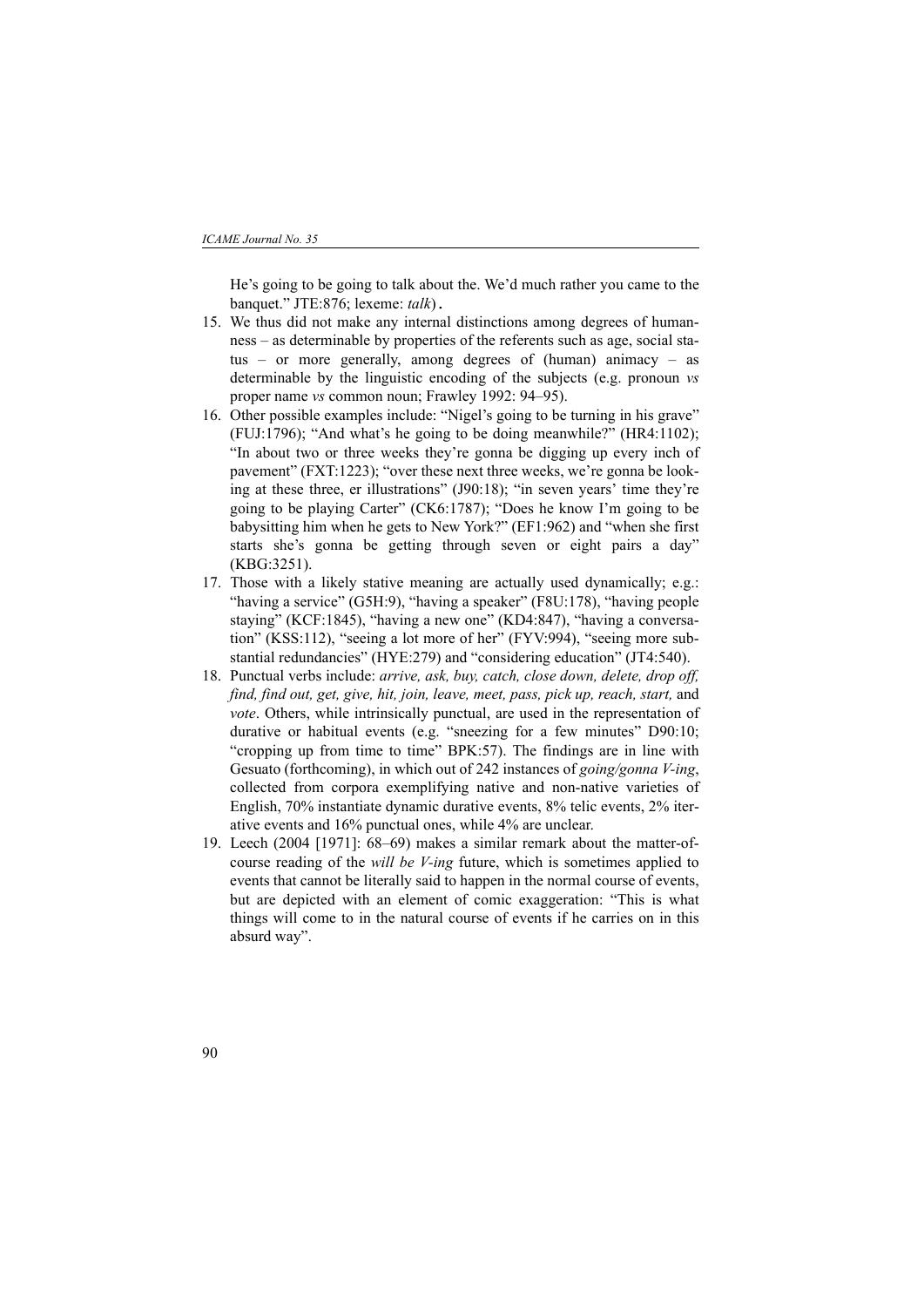## *References*

- Belladelli, Anna. 2009. The interpersonal function of *going to* in written American English. In A. Renouf and A. Kehoe (eds.). *Corpus linguistics: Refinements and reassessments*, 309–325. Amsterdam and New York: Rodopi.
- Berglund, Ylva. 2005. *Expressions of future in English: A corpus-based approach.* Uppsala: Uppsala University.
- Berglund, Ylva and Christopher Williams. 2007. The semantic properties of *going to*: Distribution patterns in four subcorpora of the British National Corpus. In R. Facchinetti (ed.). *Corpus linguistics 25 years on*, 109–122. Amsterdam and New York: Rodopi.
- Biber, Douglas. 1988. *Variation across speech and writing*. Cambridge: Cambridge University Press.
- Biber, Douglas. 1995. *Dimensions of register variation: A cross-linguistic comparison*. Cambridge: Cambridge University Press.
- Binnick, Robert. 1971. *Will* and *be going to*. *Papers from the Seventh Regional Meeting of the Chicago Linguistic Society*, 40–51. Chicago: Chicago Linguistic Society.
- Binnick, Robert. 1991. *Time and the verb. A guide to tense and aspect*. Oxford: Oxford University Press.
- Brisard, Frank. 2001. *Be going to*: An exercise in grounding. *Journal of Linguistics* 37: 251–285.
- Bybee, Joan. 1988. Semantic substance vs. contrast in the development of grammatical meaning. In S. Axmaker, A. Jaisser and H. Singmaster (eds.). *Proceedings of the Fourteenth Annual Meeting of the Berkeley Linguistics Society*, February 13–15, 1988, 247–264. Berkeley, California: The Berkeley Linguistics Society.
- Bybee, Joan L. and William Pagliuca. 1987. The evolution of future meaning. In A. Giacalone Ramat, O. Carruba and G. Bernini (eds.). *Papers from the 7th International Conference on Historical Linguistics*, 109–122. Amsterdam and Philadelphia: John Benjamins.
- Celle, Agnès and Nicholas Smith. 2010. Beyond aspect: *Will be -ing* and *shall be -ing*. In C. Williams and I. Depraetere (eds.). *Future time reference in English.* Special issue of *English Language and Linguistics* 14 (2): 239– 269.
- Chafe, William L. and Jane Danielewicz. 1987. Properties of written and spoken language. In R. Horowitz and S. J. Samuels (eds.). *Comprehending oral and written language*, 83–113. San Diego: Academic Press.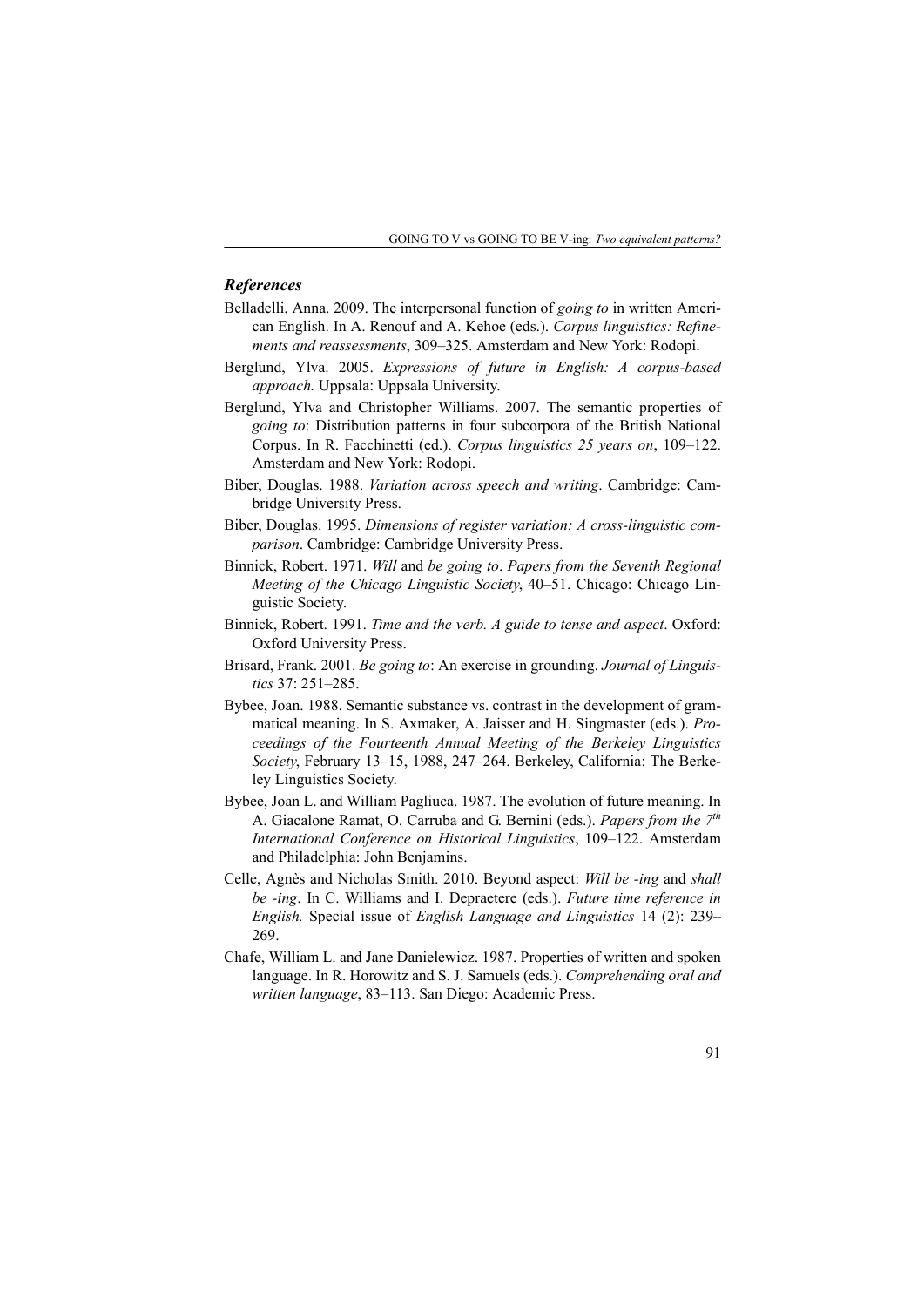- Close, Reginald Arthur. 1977. Some observations on the meaning and function of verb phrases having future references. In W-D. Bald and R. Ilson (eds.). *Studies in English usage: The resources of a present-day English corpus for linguistic analysis*, 125–156. Frankfurt/M.: Peter Lang.
- Close, Reginald Arthur. 1988. The future in English. In W-D. Bald (ed.). *Kernprobleme der Englischen Grammatik: Sprachliche Fakten und Ihre Vermittlung*, 51–66. München: Langenscheidt-Longman.
- Comrie, Bernard. 1976. *Aspect*. Cambridge: Cambridge University Press.
- Danchev, Andrei, Anna Pavlova, Malvina Nalchadjan and Octavia Zlatareva. 1965. The construction *going to + inf.* in Modern English. *Zeitschrift für Anglistik und Amerikanistik* 13: 375–386.
- Danchev, Andrei and Merja Kytö. 1994. The construction *be going to + infinitive* in Early Modern English. In D. Kastovsky (ed.). *Studies in Early Modern English*, 59–77. Berlin and New York: Mouton de Gruyter.
- Facchinetti, Roberta. 1998. Expressions of futurity in British Caribbean Creole. *ICAME Journal* 22: 7–22.
- Francis, Gill, Susan Hunston and Elisabeth Manning. 1996. *Grammar patterns 1: Verbs*. London: HarperCollins.
- Francis, Winthrop Nelson and Henry Kučera. 1982. *Frequency analysis of English usage: Lexicon and grammar*. Boston: Houghton Mifflin.
- Frawley, William. 1992. *Linguistic semantics*. Hillsdale, New Jersey: Lawrence Erlbaum.
- Gavis, Wendy Antoinette. 1998. Stative verbs in the progressive aspect: A study of semantic, pragmatic, syntactic and discourse patterns*.* PhD dissertation, Columbia University.
- Gesuato, Sara. 2009. *GO to V*: Literal meaning and metaphorical extensions. In A. H. Jucker, D. Schreier and M. Hundt (eds.). *Corpora: Pragmatics and discourse*, 343–359. Amsterdam and New York: Rodopi.
- Gesuato, Sara. Forthcoming. The emergence of *be going to be V-ing* in native and non-native varieties of English. In G. Di Martino, L. Lombardo and S. Nuccorini (eds.). *Proceedings of the 24th AIA Conference*, Rome, 1–3 October 2009.
- Grundy, Peter. 2000. *Doing pragmatics*. London: Arnold.
- Haegeman, Liliane. 1983. *Be going to*, *gaan*, and *aller*: Some observations on the expression of future time. *International Review of Applied Linguistics* 21: 155–157.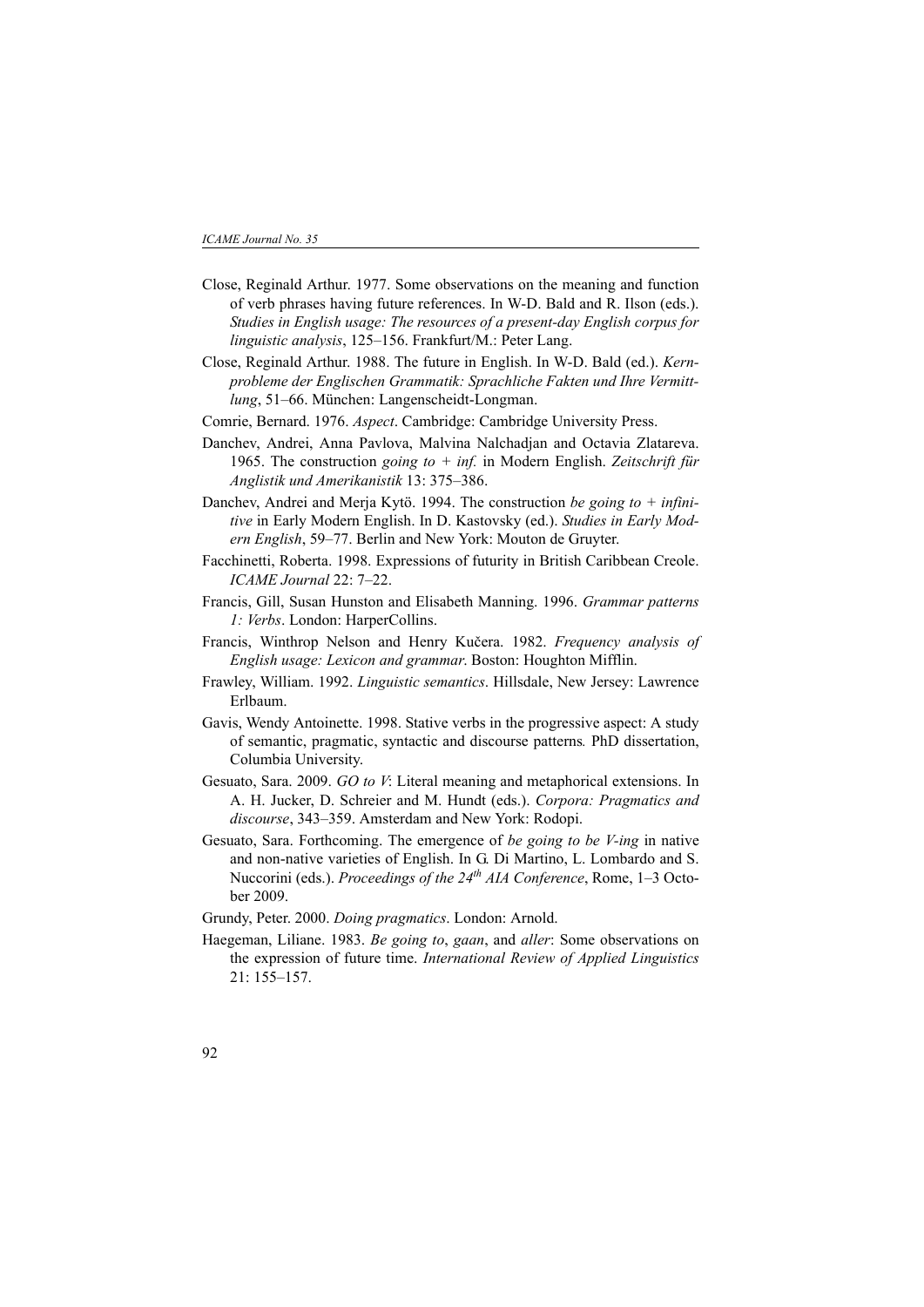- Haegeman, Liliane. 1989. *Be going to* and *will*: A pragmatic account. *Journal of Linguistics* 25: 291–317.
- Hopper, Paul J. and Elizabeth Traugott. 2003 [1993]. *Grammaticalization*. Cambridge: Cambridge University Press.
- Hundt, Marianne. 1997. Has BrE been catching up with AmE over the past thirty years? In M. Ljung (ed.). *Corpus-based studies in English: Papers from the Seventeenth International Conference on English Language Research on Computerised Corpora (ICAME 17)*, 135–151. Amsterdam and Atlanta: Rodopi.
- Hundt, Marianne. 2004. Animacy, agentivity, and the spread of the progressive in Modern English. *English Language and Linguistics* 8 (1): 47–69.
- Kennedy, Graeme. 1998. *An introduction to corpus linguistics*. London and New York: Longman.
- Krug, Manfred. 2000. *Emerging English modals: A corpus-based study of grammaticalization.* Berlin and New York: Mouton de Gruyter.
- Leech, Geoffrey N. 2003. Modality on the move: The English modal auxiliaries 1961–1992. In R. Facchinetti, M. Krug and F.R. Palmer (eds.). *Modality in contemporary English*, 223–240. Berlin and New York: Mouton de Gruyter.
- Leech, Geoffrey N. 2004 [1971]. *Meaning and the English verb*. London: Pearson Longman.
- Lewis, Michael. 2002 [1986]. *The English verb*: *An exploration of structure and meaning*. Boston, MA: Heinle.
- Mair, Christian. 1990. *Infinitival complement clauses in English: A study of syntax in discourse*. Cambridge: Cambridge University Press.
- Mair, Christian. 1997. The spread of the GOING-TO-future in written English: A corpus-based investigation into language change in progress. In R. Hickey and S. Puppel (eds.). *Language history and linguistic modelling: A festschrift for Jacek Fisiak*, 1537–1543. Berlin: Mouton de Gruyter.
- Meyer, Charles F. 1991. A corpus-based study of apposition in English. In K. Aijmer and B. Altenberg (eds.). *English corpus-based linguistics: Studies in honour of Jan Svartvik*, 166–181. London: Longman.
- Nicolle, Steve. 1997. A relevance-theory account of *be going to*. *Journal of Linguistics* 33: 355–377.
- Nicolle, Steve. 1998. *Be going to* and *will*: A monosemous account. *English Language and Linguistics* 2: 223–243.
- Palmer, Frank R. 1988 [1965]. *The English verb.* London: Longman.